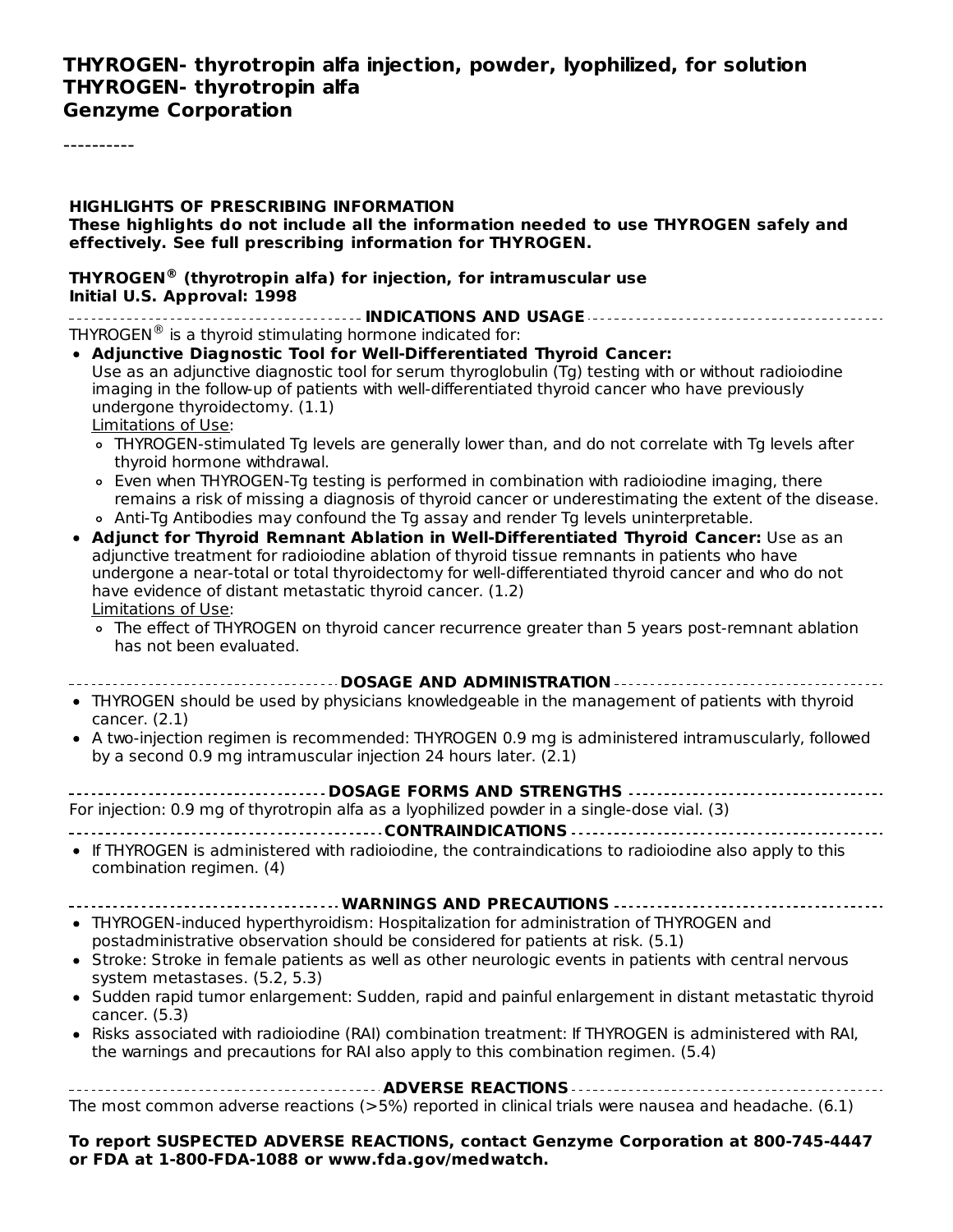**or FDA at 1-800-FDA-1088 or www.fda.gov/medwatch. USE IN SPECIFIC POPULATIONS**

- Pregnancy: Concomitant use of THYROGEN and radioiodine (RAI) is contraindicated in pregnancy. (4, 8.1)
- Lactation: Concomitant use of THYROGEN and therapeutic RAI is contraindicated in lactating women. (4, 8.2)
- Renal Impairment: Elimination of THYROGEN is significantly slower in dialysis-dependent end-stage renal disease patients, resulting in prolonged elevation of TSH levels. (8.6)

#### **See 17 for PATIENT COUNSELING INFORMATION.**

**Revised: 3/2020**

#### **FULL PRESCRIBING INFORMATION: CONTENTS\* 1 INDICATIONS AND USAGE**

- 1.1 Adjunctive Diagnostic Tool for Well-Differentiated Thyroid Cancer
- 1.2 Adjunct for Thyroid Remnant Ablation in Well-Differentiated Thyroid Cancer

## **2 DOSAGE AND ADMINISTRATION**

- 2.1 Recommended Dosage
- 2.2 Reconstitution, Preparation, and Administration of THYROGEN
- 2.3 Timing of Serum Thyroglobulin Testing Following THYROGEN Administration
- 2.4 Timing for Remnant Ablation and Diagnostic Scanning Following THYROGEN Administration

## **3 DOSAGE FORMS AND STRENGTHS**

## **4 CONTRAINDICATIONS**

## **5 WARNINGS AND PRECAUTIONS**

- 5.1 THYROGEN-Induced Hyperthyroidism
- 5.2 Stroke
- 5.3 Sudden Rapid Tumor Enlargement
- 5.4 Risks Associated with Radioiodine Treatment

## **6 ADVERSE REACTIONS**

- 6.1 Clinical Trials Experience
- 6.2 Postmarketing Experience

## **8 USE IN SPECIFIC POPULATIONS**

- 8.1 Pregnancy
- 8.2 Lactation
- 8.3 Females and Males of Reproductive Potential
- 8.4 Pediatric Use
- 8.5 Geriatric Use
- 8.6 Renal Impairment

## **10 OVERDOSAGE**

## **11 DESCRIPTION**

## **12 CLINICAL PHARMACOLOGY**

- 12.1 Mechanism of Action
- 12.3 Pharmacokinetics

## **13 NONCLINICAL TOXICOLOGY**

13.1 Carcinogenesis, Mutagenesis, Impairment of Fertility

## **14 CLINICAL STUDIES**

14.1 Clinical Trials of THYROGEN as an Adjunctive Diagnostic Tool for Well-Differentiated Thyroid Cancer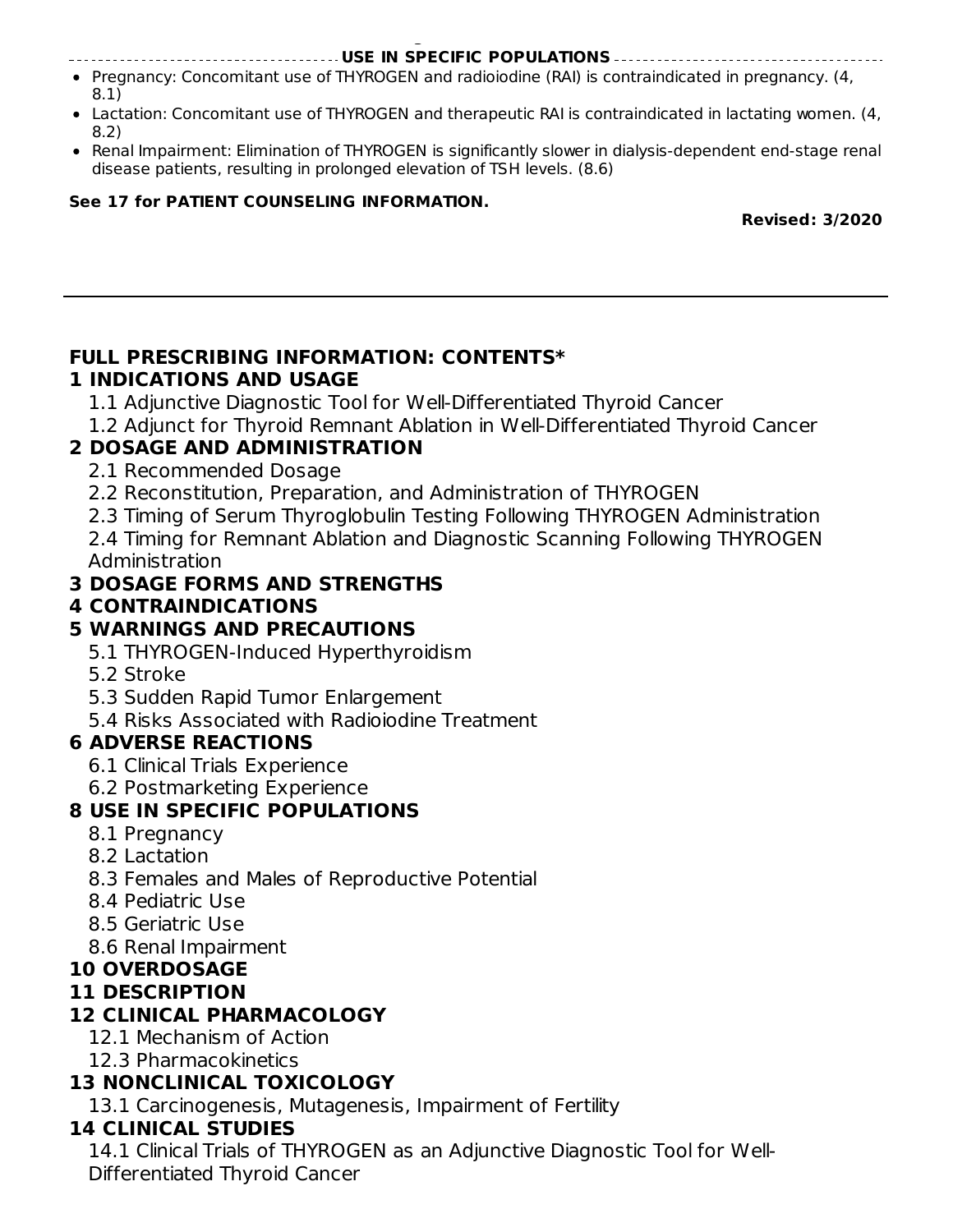14.2 Clinical Trials of THYROGEN as an Adjunct for Thyroid Remnant Ablation in Well-Differentiated Thyroid Cancer

14.3 Quality of Life

#### **16 HOW SUPPLIED/STORAGE AND HANDLING**

#### **17 PATIENT COUNSELING INFORMATION**

\* Sections or subsections omitted from the full prescribing information are not listed.

#### **FULL PRESCRIBING INFORMATION**

#### **1 INDICATIONS AND USAGE**

#### **1.1 Adjunctive Diagnostic Tool for Well-Differentiated Thyroid Cancer**

<code>THYROGEN</code>  $^{\circledR}$  is indicated for use as an adjunctive diagnostic tool for serum thyroglobulin (Tg) testing with or without radioiodine imaging in the follow-up of patients with welldifferentiated thyroid cancer who have previously undergone thyroidectomy.

Limitations of Use:

- THYROGEN-stimulated Tg levels are generally lower than, and do not correlate with, Tg levels after thyroid hormone withdrawal [see Clinical Studies (14.1)].
- Even when THYROGEN-stimulated Tg testing is performed in combination with radioiodine imaging, there remains a risk of missing a diagnosis of thyroid cancer or of underestimating the extent of disease.
- Anti-Tg antibodies may confound the Tg assay and render Tg levels uninterpretable [see Clinical Studies (14.1)]. Therefore, in such cases, even with a negative or lowstage THYROGEN radioiodine scan, consideration should be given to further evaluating patients.

#### **1.2 Adjunct for Thyroid Remnant Ablation in Well-Differentiated Thyroid Cancer**

THYROGEN is indicated for use as an adjunctive treatment for radioiodine ablation of thyroid tissue remnants in patients who have undergone a near-total or total thyroidectomy for well-differentiated thyroid cancer and who do not have evidence of distant metastatic thyroid cancer.

Limitations of Use:

The effect of THYROGEN on thyroid cancer recurrence greater than five years postremnant ablation has not been evaluated [see Clinical Studies (14.2)].

#### **2 DOSAGE AND ADMINISTRATION**

#### **2.1 Recommended Dosage**

THYROGEN should be used by physicians knowledgeable in the management of patients with thyroid cancer.

THYROGEN is indicated as a two-injection regimen. The recommended dosage of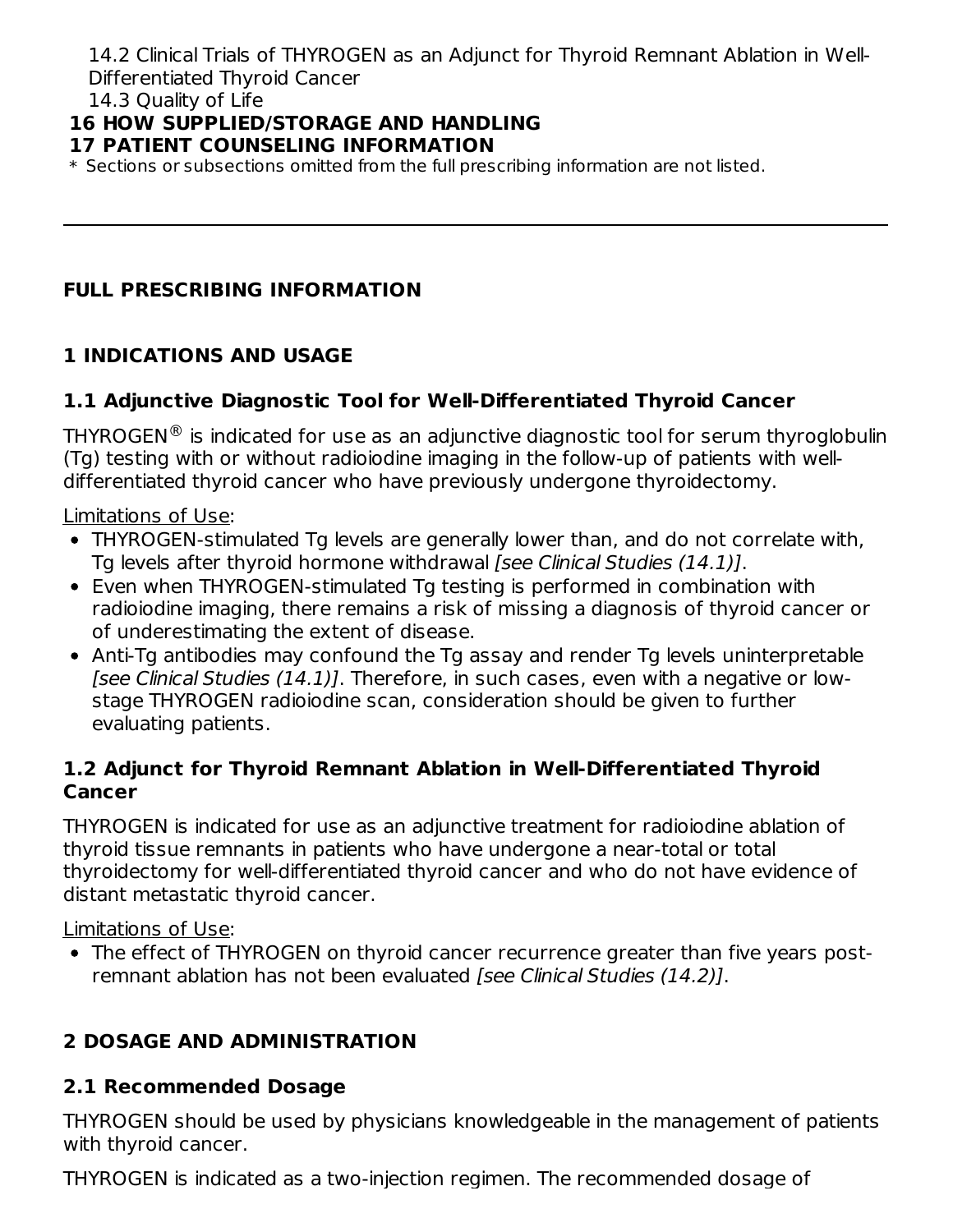The regiment is indicated as a two-injection regiment  $\mathcal{L}_\mathbf{z}$ THYROGEN is a 0.9 mg intramuscular injection to the buttock followed by a second 0.9 mg intramuscular injection to the buttock 24 hours later.

THYROGEN should be administered intramuscularly only. THYROGEN should not be administered intravenously.

Pretreatment with glucocorticoids should be considered for patients in whom tumor expansion may compromise vital anatomic structures [see Warnings and Precautions (5.3)].

Routine measurement of serum TSH levels is not recommended after THYROGEN use.

## **2.2 Reconstitution, Preparation, and Administration of THYROGEN**

The supplied lyophilized powder must be reconstituted with Sterile Water for Injection, USP. THYROGEN should be prepared, and administered in the following manner:

- Reconstitute each 0.9 mg vial of THYROGEN with 1.2 mL of Sterile Water for Injection, USP to yield a single-dose solution containing 0.9 mg/mL of thyrotropin alfa that delivers 1 mL (0.9 mg).
- Gently swirl the contents of the vial until all the material is dissolved. Do not shake the solution.
- Visually inspect the reconstituted solution for particulate matter and discoloration prior to administration. The reconstituted THYROGEN solution should be clear and colorless. Do not use if the solution has particulate matter or is cloudy or discolored.
- Withdraw 1 mL of the reconstituted THYROGEN solution (0.9 mg of thyrotropin alfa) and inject intramuscularly in the buttocks. Discard any unused portions.
- The reconstituted THYROGEN solution must be injected within 3 hours unless refrigerated.
- If necessary, the reconstituted solution can be stored refrigerated at a temperature between 2°C and 8°C (36°F to 46°F) for up to 24 hours, while avoiding microbial contamination.
- Do not mix with other substances.

#### **2.3 Timing of Serum Thyroglobulin Testing Following THYROGEN Administration**

For serum thyroglobulin testing, the serum sample should be obtained 72 hours after the final injection of THYROGEN [see Clinical Studies (14.1)].

#### **2.4 Timing for Remnant Ablation and Diagnostic Scanning Following THYROGEN Administration**

Oral radioiodine should be given 24 hours after the second injection of THYROGEN in both remnant ablation and diagnostic scanning. The activity of <sup>131</sup>I is carefully selected at the discretion of the nuclear medicine physician.

Diagnostic scanning should be performed 48 hours after the radioiodine administration.

## **3 DOSAGE FORMS AND STRENGTHS**

For injection: 0.9 mg white to off-white lyophilized powder in a single-dose vial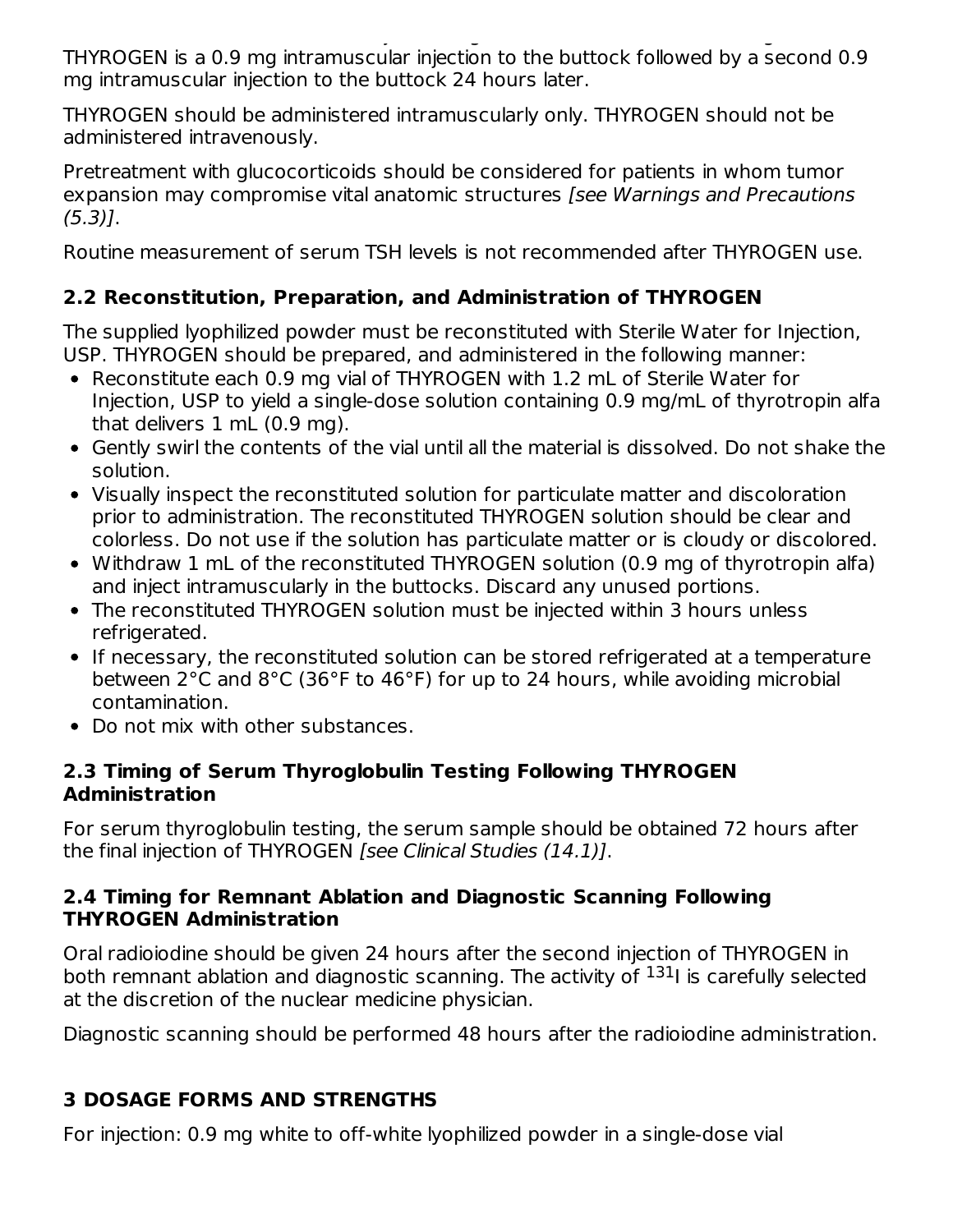#### **4 CONTRAINDICATIONS**

If THYROGEN is administered with radioiodine, the contraindications to radioiodine also apply to this combination regimen. Refer to the radioiodine prescribing information for a list of contraindications for radioiodine.

## **5 WARNINGS AND PRECAUTIONS**

#### **5.1 THYROGEN-Induced Hyperthyroidism**

When given to patients who have substantial thyroid tissue still in situ or functional thyroid cancer metastases, THYROGEN is known to cause a transient (over 7 to 14 days) but significant rise in serum thyroid hormone concentration. There have been reports of death in non-thyroidectomized patients and in patients with distant metastatic thyroid cancer in which events leading to death occurred within 24 hours after administration of THYROGEN. Patients with residual thyroid tissue at risk for THYROGENinduced hyperthyroidism include the elderly and those with a known history of heart disease. Hospitalization for administration of THYROGEN and postadministration observation in patients at risk should be considered.

#### **5.2 Stroke**

There are postmarketing reports of radiologically-confirmed stroke and neurological findings suggestive of stroke unconfirmed radiologically (e.g., unilateral weakness) occurring within 72 hours (range 20 minutes to three days) of THYROGEN administration in patients without known central nervous system metastases. The majority of such patients were young women taking oral contraceptives at the time of their event or had other risk factors for stroke, such as smoking or a history of migraine headaches. The relationship between THYROGEN administration and stroke is unknown. Patients should be well-hydrated prior to treatment with THYROGEN.

#### **5.3 Sudden Rapid Tumor Enlargement**

Sudden, rapid and painful enlargement of residual thyroid tissue or distant metastases can occur following treatment with THYROGEN. This may lead to acute symptoms, which depend on the anatomical location of the tissue. Such symptoms include acute hemiplegia, hemiparesis, and loss of vision one to three days after THYROGEN administration. Laryngeal edema, pain at the site of distant metastasis, and respiratory distress requiring tracheotomy have also been reported after THYROGEN administration.

Pretreatment with glucocorticoids should be considered for patients in whom tumor expansion may compromise vital anatomic structures.

#### **5.4 Risks Associated with Radioiodine Treatment**

If THYROGEN is administered with radioiodine (RAI), the warnings and precautions for RAI, apply to this combination regimen. Refer to the RAI prescribing information for a full list of the warnings and precautions for RAI.

#### **6 ADVERSE REACTIONS**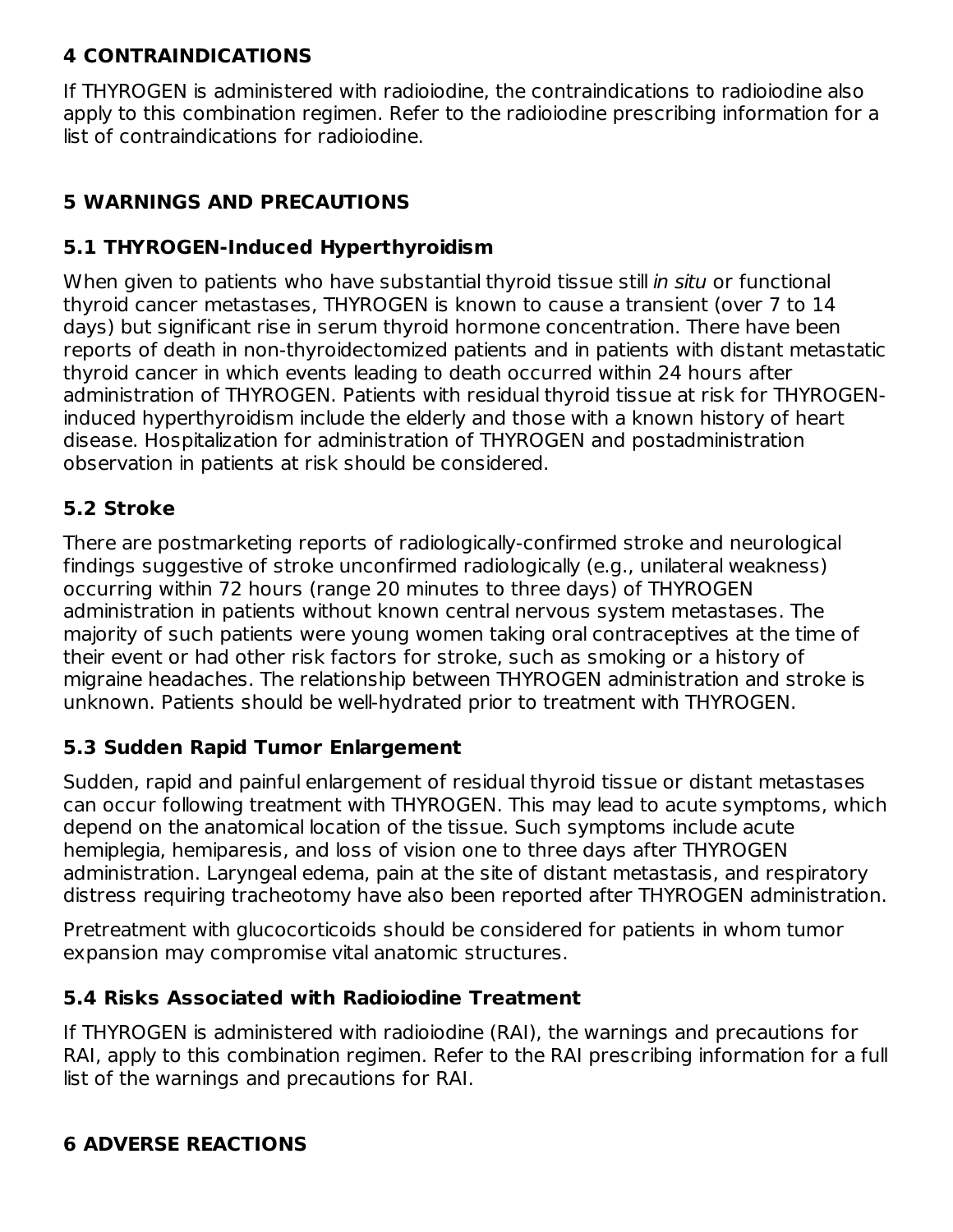#### **6.1 Clinical Trials Experience**

Because clinical trials are conducted under widely varying conditions, adverse reaction rates observed in the clinical trials of a drug cannot be directly compared to rates in the clinical trials of another drug and may not reflect the rates observed in practice.

The data described below reflect exposure to THYROGEN in 481 thyroid cancer patients who participated in a total of 6 clinical trials of THYROGEN: 4 trials for diagnostic use and 2 trials for ablation. In clinical trials, patients had undergone near-total thyroidectomy and had a mean age of 46.1 years. Thyroid cancer diagnosis was as follows: papillary (69.2%), follicular (12.9%), Hurthle cell (2.3%) and papillary/follicular (15.6%). Most patients received 2 intramuscular injections of 0.9 mg of THYROGEN injection gin 24 hours apart [see Clinical Studies (14.1, 14.2)].

The safety profile of patients who have undergone thyroidectomy and received THYROGEN as adjunctive treatment for radioiodine ablation of thyroid tissue remnants for well-differentiated thyroid cancer did not differ from that of patients who received THYROGEN for diagnostic purposes.

Reactions reported in  $\geq$ 1% of patients in the combined trials are summarized in Table 1. In some studies, an individual patient may have participated in both THYROGEN and thyroid hormone withdrawal [see Clinical Studies (14.1, 14.2)].

|                       | <b>THYROGEN</b> | <b>Thyroid Hormone</b><br><b>Withdrawal</b> |
|-----------------------|-----------------|---------------------------------------------|
|                       | $(N=481)$       | $(N=418)$                                   |
| <b>Preferred Term</b> | $n$ (%)         | n(%)                                        |
| Nausea                | 53(11)          | $2 (-1)$                                    |
| Headache              | 29(6)           |                                             |
| Fatigue               | 11(2)           | $2 (-1)$                                    |
| Vomiting              | 11(2)           |                                             |
| <b>Dizziness</b>      | 9(2)            | 0(0.0)                                      |
| Asthenia              | 5(1)            | $1 (-1)$                                    |

#### **Table 1: Summary of Adverse Reactions by THYROGEN and Thyroid Hormone Withdrawal in Pooled Clinical Trials (≥1% of Patients in any Phase)**

## **6.2 Postmarketing Experience**

The following adverse reactions have been identified during postapproval use of THYROGEN. Because these reactions are reported voluntarily from a population of uncertain size, it is not always possible to reliably estimate their frequency or establish a causal relationship to drug exposure.

- Transient (<48 hours) influenza-like symptoms, including fever (>100°F/38°C), chills/shivering, myalgia/arthralgia, fatigue/asthenia/malaise, headache, and chills.
- Hypersensitivity including urticaria, rash, pruritus, flushing, and respiratory signs and symptoms.
- Injection site reactions, including pain, erythema, bruising, and pruritus.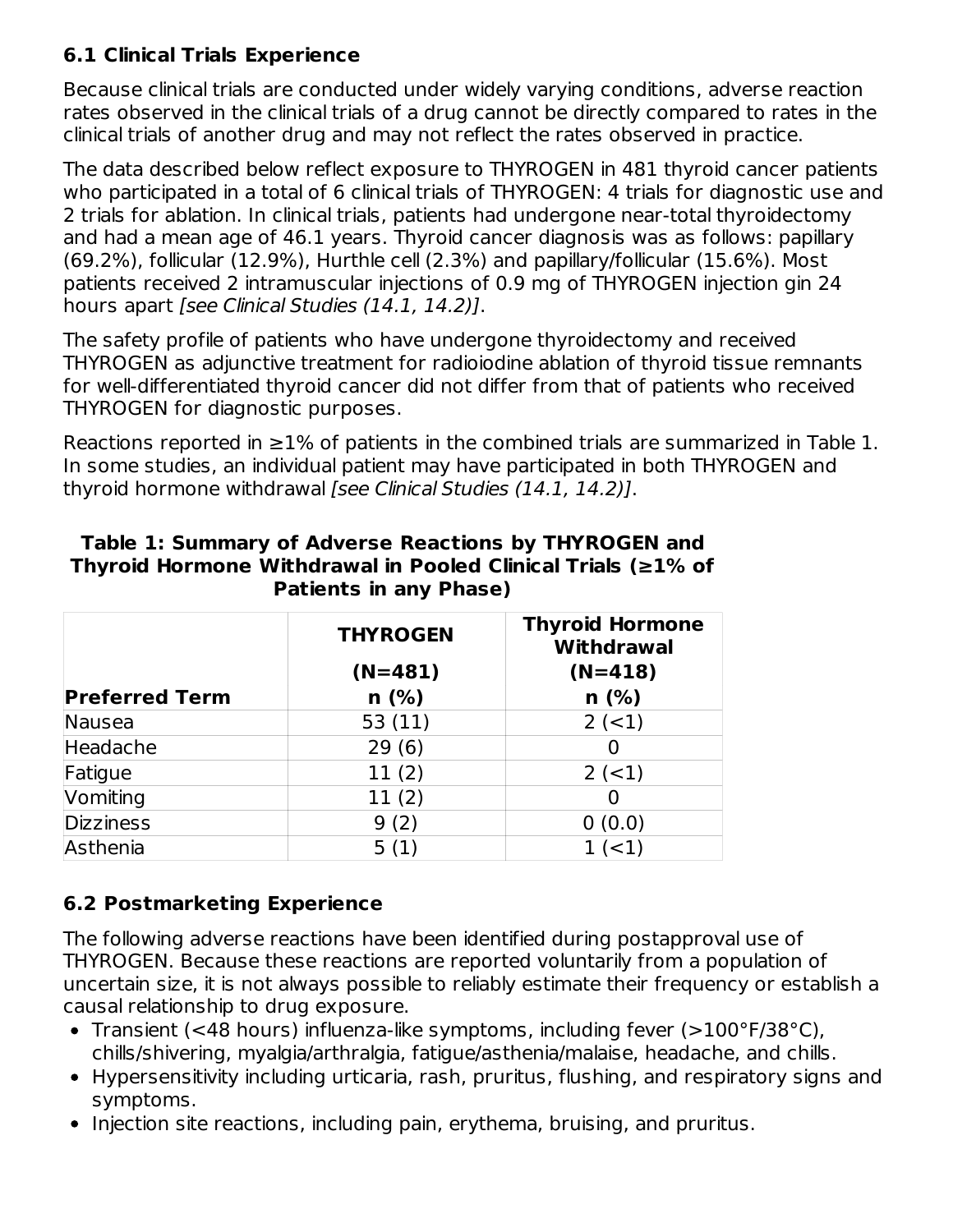#### **8 USE IN SPECIFIC POPULATIONS**

#### **8.1 Pregnancy**

#### Risk Summary

THYROGEN may be used in combination with radioiodine (RAI). If THYROGEN is administered with RAI, the combination regimen is contraindicated in pregnant women because fetal exposure to RAI can lead to neonatal hypothyroidism, which in some cases is severe and irreversible. Refer to the RAI prescribing information for more information on use during pregnancy.

Available data from case reports and postmarketing experience with THYROGEN use in pregnant women are insufficient to evaluate for a drug-associated risk of major birth defects, miscarriage, or adverse maternal or fetal outcomes. Animal reproduction studies have not been conducted with THYROGEN.

The estimated background risk of major birth defects and miscarriage for the indicated population is unknown. In the U.S. general population, the estimated background risk of major birth defects and miscarriage in clinically recognized pregnancies is 2% to 4% and 15% to 20%, respectively.

#### **8.2 Lactation**

#### Risk Summary

The concomitant use of THYROGEN and therapeutic radioiodine (RAI) is contraindicated in lactating women because RAI concentrates in the breast tissue and increases the risk of radiation breast toxicity (refer to the therapeutic RAI Prescribing Information).

If THYROGEN is administered with RAI for diagnostic use, discontinue breastfeeding after RAI administration because of the potential for serious adverse reactions from RAI in the breastfed infant (refer to the diagnostic RAI Prescribing Information).

If THYROGEN is not administered with RAI, the developmental and health benefits of breastfeeding should be considered along with the mother's clinical need for THYROGEN and any potential adverse effects on the breastfed child from THYROGEN or from the underlying maternal condition.

There are no available data on the presence of thyrotropin alfa in human milk, the effects on the breastfed infant, or the effects on milk production.

#### **8.3 Females and Males of Reproductive Potential**

THYROGEN may be used in combination with radioiodine (RAI). If THYROGEN is administered with RAI, the information for RAI regarding pregnancy testing, contraception, and infertility also applies to the combination regimen. Refer to the RAI prescribing information for additional information.

## **8.4 Pediatric Use**

Safety and effectiveness in pediatric patients have not been established.

## **8.5 Geriatric Use**

In pooled clinical studies of THYROGEN, 60 patients (12%) were >65 years, and 421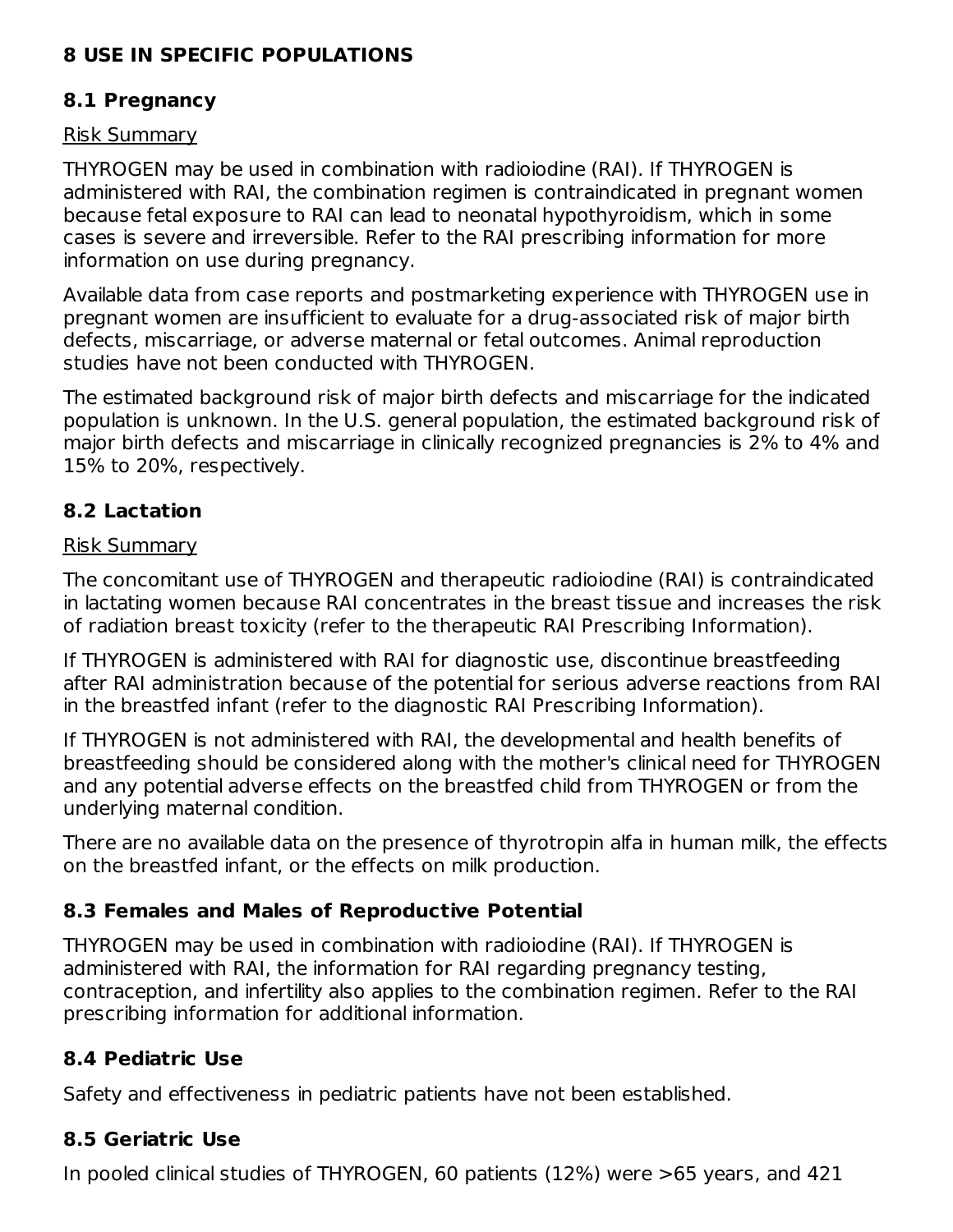(88%) were ≤65 years of age**.** Results from controlled trials do not indicate a difference in the safety and efficacy of THYROGEN between adult patients less than 65 years and those over 65 years of age [see Warnings and Precautions (5.1)].

## **8.6 Renal Impairment**

Elimination of THYROGEN is significantly slower in dialysis-dependent end-stage renal disease (ESRD) patients, resulting in prolonged elevation of TSH levels.

## **10 OVERDOSAGE**

In clinical trials of THYROGEN, three patients experienced symptoms after receiving THYROGEN doses higher than those recommended. Two patients had nausea after a 2.7 mg IM dose (3 times the recommended dose), and in one of these patients, the event was accompanied by weakness, dizziness and headache. Another patient experienced nausea, vomiting and hot flashes after a 3.6 mg IM dose (4 times the recommended dose). There is no specific therapy for THYROGEN overdose. Supportive care is recommended.

## **11 DESCRIPTION**

Thyrotropin alfa, a recombinant human thyroid stimulating hormone, is a heterodimeric glycoprotein comprised of two non-covalently linked subunits, an alpha subunit of 92 amino acid residues containing two N-linked glycosylation sites and a beta subunit of 118 residues containing one N-linked glycosylation site. The amino acid sequence of thyrotropin alfa is identical to that of human pituitary TSH. Thyrotropin alfa is synthesized in a genetically modified Chinese hamster ovary cell line.

Both thyrotropin alfa and naturally occurring human pituitary TSH are synthesized as a mixture of glycosylation variants. Unlike pituitary TSH, which is secreted as a mixture of sialylated and sulfated forms, thyrotropin alfa is sialylated but not sulfated. The biological activity of thyrotropin alfa is determined by a cell-based bioassay. In this assay, cells expressing a functional TSH receptor and a cAMP-responsive element coupled to a heterologous reporter gene, luciferase, enable the measurement of thyrotropin alfa activity by measuring the luciferase response. The specific activity of thyrotropin alfa is determined relative to an internal Genzyme reference standard that was calibrated against the World Health Organization (WHO) human TSH reference standard.

THYROGEN (thyrotropin alfa) for injection is a sterile, white to off-white lyophilized powder in a single-dose vial for intramuscular use after reconstitution**.**

Each single-dose vial provides 0.9 mg of thyrotropin alfa, and contains mannitol (36 mg); sodium chloride (2.4 mg);sodium phosphate dibasic, heptahydrate (3.7 mg); and sodium phosphate monobasic, monohydrate (1.4 mg). After reconstitution with 1.2 mL of Sterile Water for Injection, USP, the concentration is 0.9 mg/mL with a deliverable volume of 1 mL (0.9 mg) and a pH of approximately 6.5 to 7.5.

## **12 CLINICAL PHARMACOLOGY**

## **12.1 Mechanism of Action**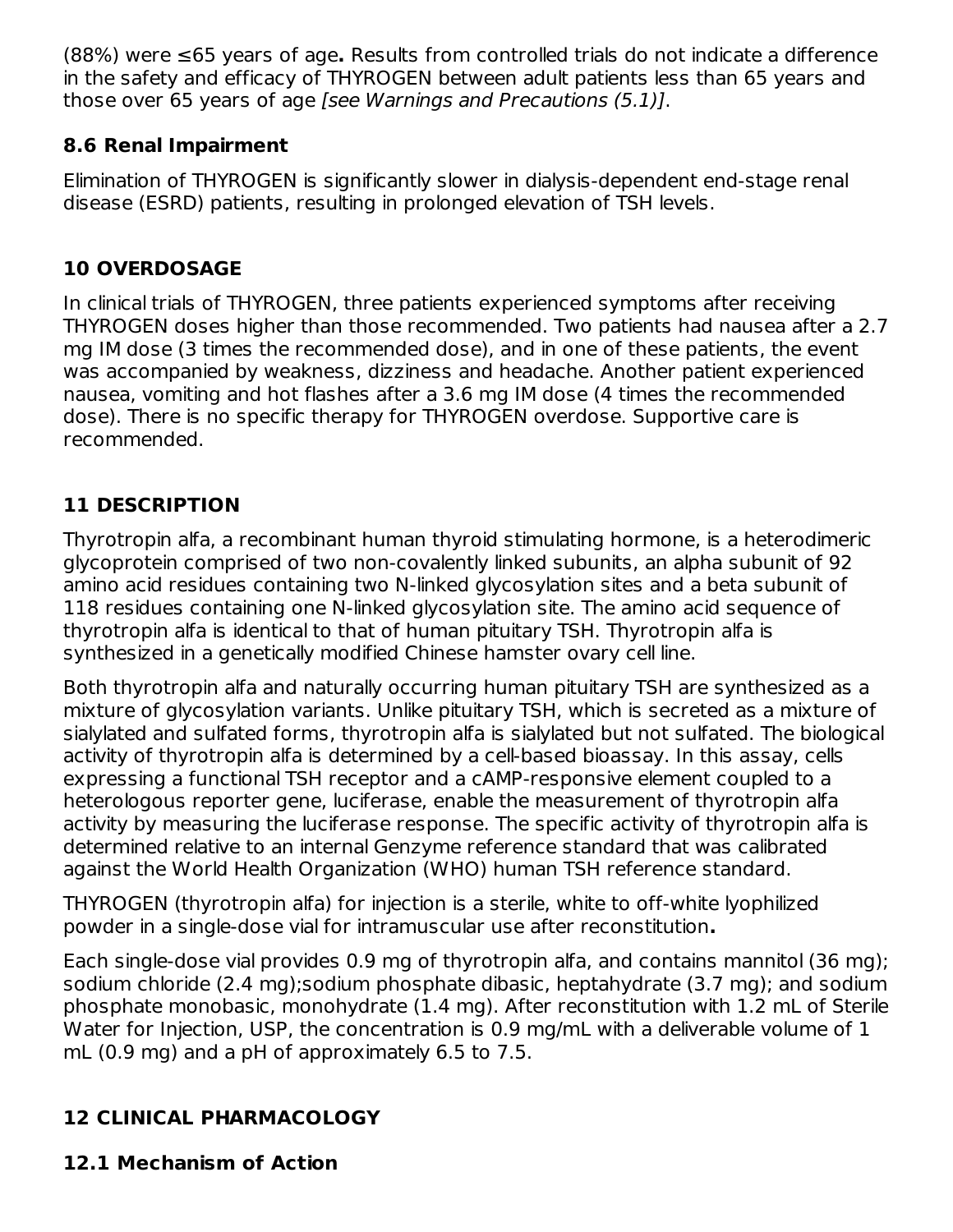Thyrotropin (TSH) is a pituitary hormone that stimulates the thyroid gland to produce thyroid hormone. Binding of thyrotropin alfa to TSH receptors on normal thyroid epithelial cells or on well-differentiated thyroid cancer tissue stimulates iodine uptake and organification, and synthesis and secretion of thyroglobulin (Tg), triiodothyronine (T3) and thyroxine (T4).

The effect of thyroid stimulating hormone activation of thyroid cells is to increase uptake of radioiodine to allow scan detection or radioiodine killing of thyroid cells. TSH activation also leads to the release of thyroglobulin by thyroid cells. Thyroglobulin functions as a tumor marker which is detected in blood specimens.

#### **12.3 Pharmacokinetics**

The pharmacokinetics of THYROGEN was studied in 16 patients with well-differentiated thyroid cancer given a single 0.9 mg IM dose. Mean peak serum TSH concentrations of 116±38 mU/L were reached between 3 and 24 hours after injection (median of 10 hours). The mean apparent elimination half-life was 25±10 hours. The organ(s) of TSH clearance in man have not been identified, but studies of pituitary-derived TSH suggest the involvement of the liver and kidneys.

## **13 NONCLINICAL TOXICOLOGY**

#### **13.1 Carcinogenesis, Mutagenesis, Impairment of Fertility**

Long-term toxicity studies in animals have not been performed with THYROGEN to evaluate the carcinogenic potential of the drug. THYROGEN was not mutagenic in the bacterial reverse mutation assay. Studies have not been performed with THYROGEN to evaluate the effects on fertility.

## **14 CLINICAL STUDIES**

#### **14.1 Clinical Trials of THYROGEN as an Adjunctive Diagnostic Tool for Well-Differentiated Thyroid Cancer**

Two prospective, randomized phase 3 clinical trials were conducted in patients with welldifferentiated thyroid cancer to compare <sup>131</sup>I whole body scans obtained after THYROGEN injection to <sup>131</sup>I whole body scans after thyroid hormone withdrawal. A cross-over, non-blinded design was used in both trials. Oral radioiodine was given 24 hours after the second injection of THYROGEN, and scanning was done 48 hours after the radioiodine administration. Each patient was scanned first following THYROGEN and then scanned after thyroid hormone withdrawal. In both studies, the primary endpoint was the rate of concordant scans (scan findings in agreement in a given patient using each preparation method).

Study 1 (n=127) compared the diagnostic scanning following a THYROGEN regimen of 0.9 mg IM daily on two consecutive days to thyroid hormone withdrawal. In addition to body scans, Study 2 (n=229) also compared thyroglobulin (Tg) levels obtained after THYROGEN to those at baseline and to those after thyroid hormone withdrawal. All Tg testing was performed in a central laboratory using a radioimmunoassay (RIA) with a functional sensitivity of 2.5 ng/mL. Patients who were included in the Tg analysis were those who had undergone total or near-total thyroidectomy with or without <sup>131</sup>l ablation,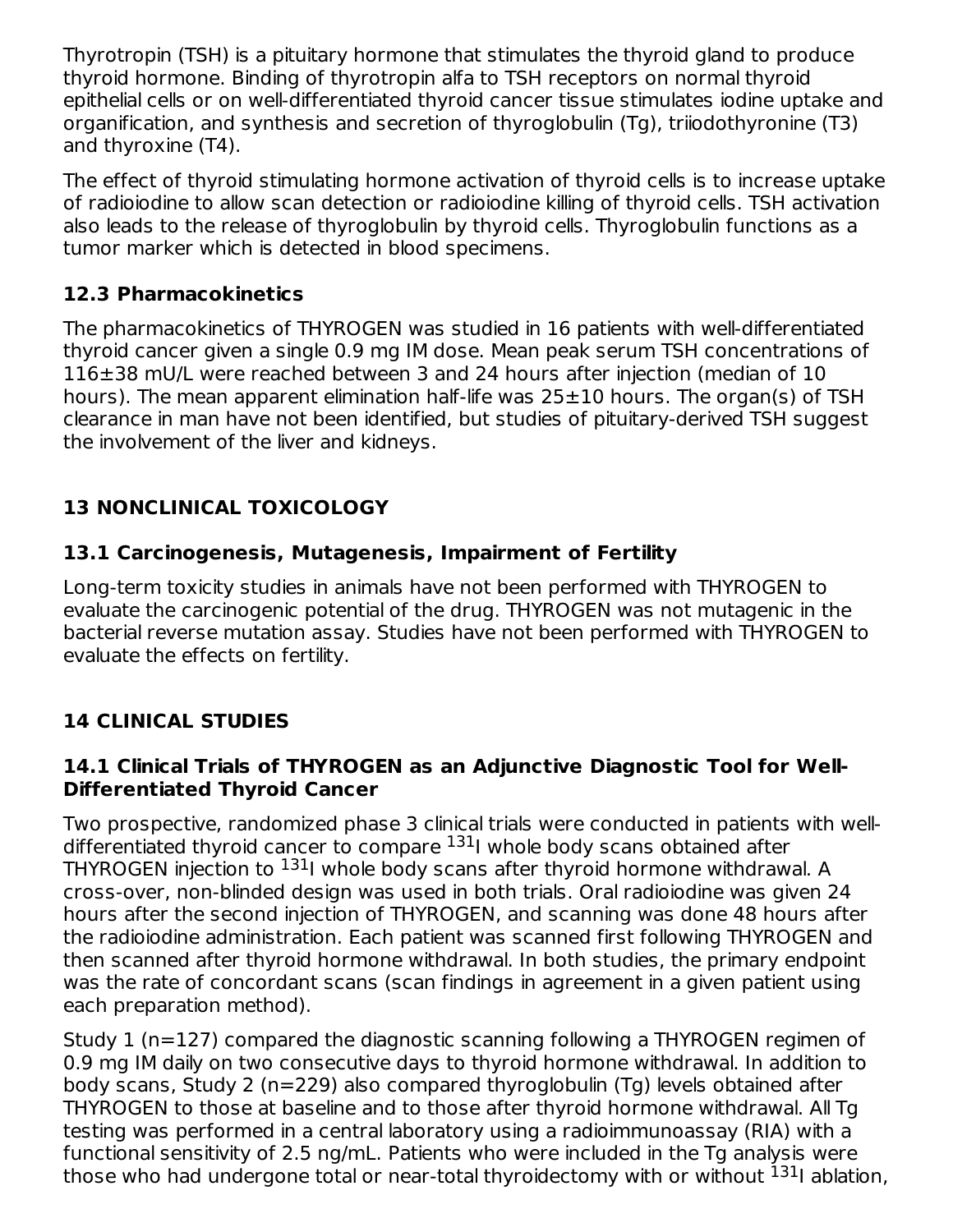had <1% uptake in the thyroid bed on a scan after thyroid hormone withdrawal, and did not have detectable anti-Tg antibodies. The maximum THYROGEN Tg value was obtained 72 hours after the final THYROGEN injection, and this value was used in the analysis.

#### Diagnostic Radioiodine Whole Body Scan Results

Study 1 enrolled 127 patients, 71% were female and 29% male, and mean age was 44 years. The study included the following forms of differentiated thyroid cancer: papillary cancer (88%), follicular cancer (9%), and Hurthle cell (2%). Study results are displayed in Table 2.

In Study 2, patients with differentiated thyroid cancer who had been thyroidectomized (n=229) were randomized into one of two THYROGEN treatment regimens: THYROGEN 0.9 mg IM daily on two consecutive days (n=117), and THYROGEN 0.9 mg IM daily on days 1, 4 and 7 (n=112). Each patient was scanned first using THYROGEN, then scanned using thyroid hormone withdrawal. The group receiving the THYROGEN 0.9 mg IM  $\times$  2 regimen was 63% female/27% male, had a mean age of 44 years, and generally had low-stage papillary or follicular cancer (AJCC/TNM Stage I 61%, Stage II 19%, Stage III 14%, Stage IV 5%). The group receiving the THYROGEN 0.9 mg IM  $\times$  3 regimen was 66% female/34% male, had a mean age of 50 years, and generally had low-stage papillary or follicular cancer (AJCC/TNM Stage I 50%, Stage II 20%, Stage III 20%, Stage IV 9%). The amount of radioiodine used for scanning was 4 mCi  $\pm$  10%, and scanning times were lengthened in some patients to capture adequate images (30 minute scans, or 140,000 counts). Scan pairs were assessed by blinded readers. Study results are presented in Table 2.

|                                                         | <b>Number of scan</b><br>pairs by disease<br>category | <b>Concordance of</b><br>scan pairs<br>between<br><b>THYROGEN scan</b><br>and thyroid<br>hormone<br>withdrawal scan |
|---------------------------------------------------------|-------------------------------------------------------|---------------------------------------------------------------------------------------------------------------------|
| Study 1 (0.9 mg IM qd $\times$ 2)                       |                                                       |                                                                                                                     |
| Positive for remnant or<br>cancer in thyroid bed        | 48                                                    | 81%                                                                                                                 |
| Positive for metastatic<br>ldisease                     | 15                                                    | 73%                                                                                                                 |
| Total positive withdrawal<br>$s$ cans $^{\ast,\dagger}$ | 63                                                    | 79%                                                                                                                 |
| Study 2 (0.9 mg IM qd $\times$ 2)                       |                                                       |                                                                                                                     |
| Positive for remnant or<br>cancer in thyroid bed        | 35                                                    | 86%                                                                                                                 |
| Positive for metastatic<br>Disease                      | 9                                                     | 67%                                                                                                                 |
| $\tau$ atal nasitiwa with drawal                        |                                                       |                                                                                                                     |

#### **Table 2: Concordance of Positive Thyroid Scans Following THYROGEN Treatment with Scans Following Thyroid Hormone Withdrawal**

 $T$ otal positive withdrawal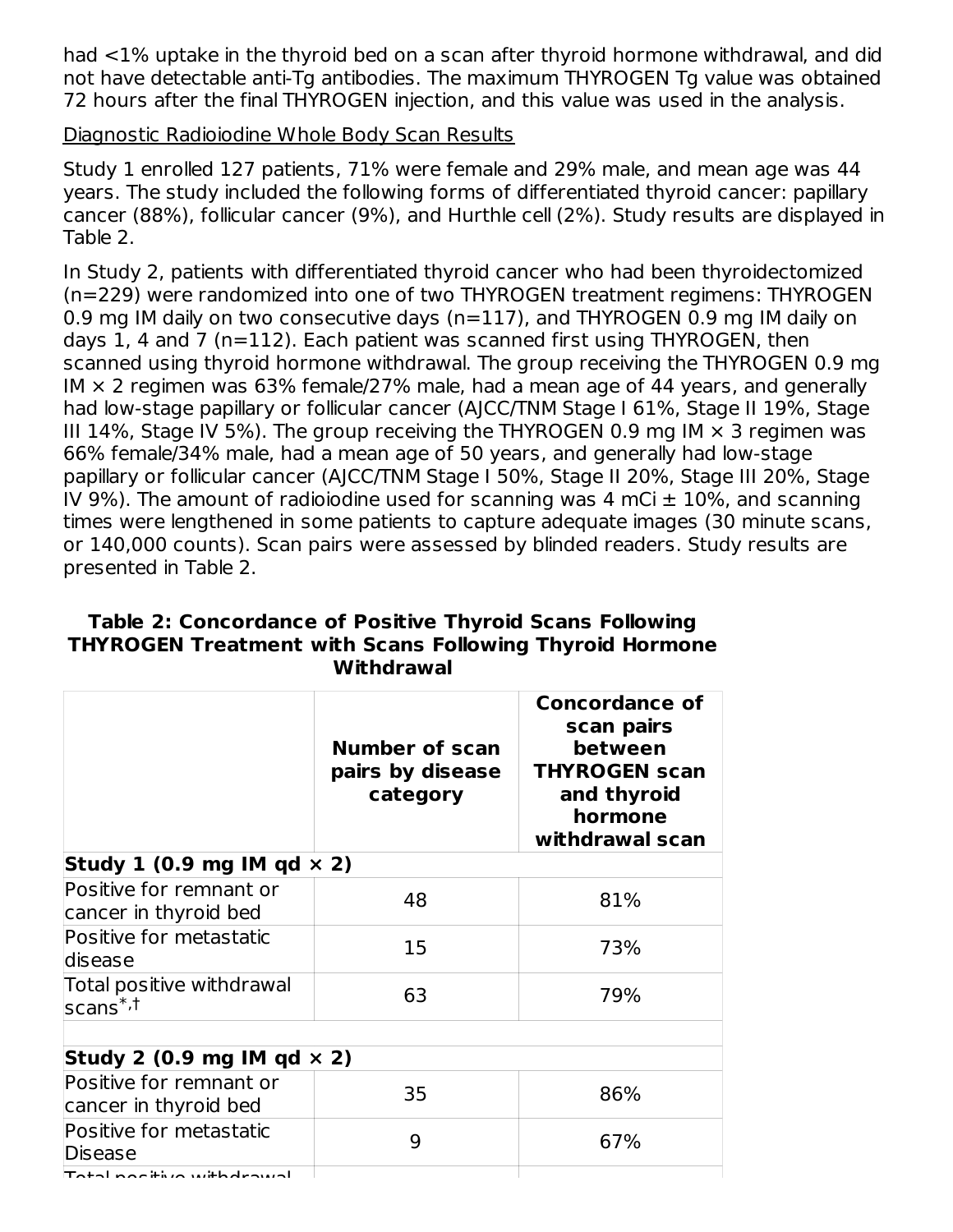| $\overline{1}$ rulai pusitive withurawai<br>$scans*$ |  |
|------------------------------------------------------|--|
|------------------------------------------------------|--|

- \* Across both studies uptake was detected on the THYROGEN scan but not observed on the scan after thyroid hormone withdrawal in 5 patients with remnant or cancer in the thyroid bed.
- † In the two clinical studies radioiodine scan results using thyroid hormone withdrawal were taken as the true clinical status of each patient and as the comparator for THYROGEN scans. Thyroid hormone withdrawal trace-positive scans were scored conservatively as positive with no allowance for false positives.

Across the two clinical studies, and scoring all false positives in favor of thyroid hormone withdrawal, the majority of positive scans using THYROGEN and thyroid hormone withdrawal were concordant. The THYROGEN scan failed to detect remnant and/or cancer localized to the thyroid bed in 17% (14/83) of patients in whom it was detected by a scan after thyroid hormone withdrawal. In addition, the THYROGEN scan failed to detect metastatic disease in 29% (7/24) of patients in whom it was detected by a scan after thyroid hormone withdrawal.

#### Thyroglobulin (Tg) Results

THYROGEN Tg testing alone and in combination with diagnostic whole body scanning: comparison with results after thyroid hormone withdrawal

In anti-Tg antibody negative patients with a thyroid remnant or cancer (as defined by a withdrawal Tg ≥2.5 ng/mL or a positive scan [after thyroid hormone withdrawal or after radioiodine therapy]), the THYROGEN Tg was positive ( $\geq$ 2.5 ng/mL) in 69% (40/58) of patients after 2 doses of THYROGEN.

In these same patients, adding the whole body scan increased the detection rate of thyroid remnant or cancer to 84% (49/58) of patients after 2 doses of THYROGEN.

Among patients with metastatic disease confirmed by a post-treatment scan or by lymph node biopsy (35 patients), THYROGEN Tg was positive (≥2.5 ng/mL) in all 35 patients, while Tg on thyroid hormone suppressive therapy was positive (≥2.5 ng/mL) in 79% of these patients.

As with thyroid hormone withdrawal, the intra-patient reproducibility of THYROGEN testing with regard to both Tg stimulation and radioiodine imaging has not been studied.

#### Hypothyroid Signs and Symptoms

THYROGEN administration was not associated with the signs and symptoms of hypothyroidism that accompanied thyroid hormone withdrawal as measured by the Billewicz scale. Statistically significant worsening in all signs and symptoms were observed during the hypothyroid phase (p<0.01) (Figure 1).

#### **Figure 1: Hypothyroid Symptom Assessment Billewicz Scale Diagnostic Indication 0.9 mg THYROGEN q 24 hours × 2 doses vs Thyroid Hormone Withdrawal Phase**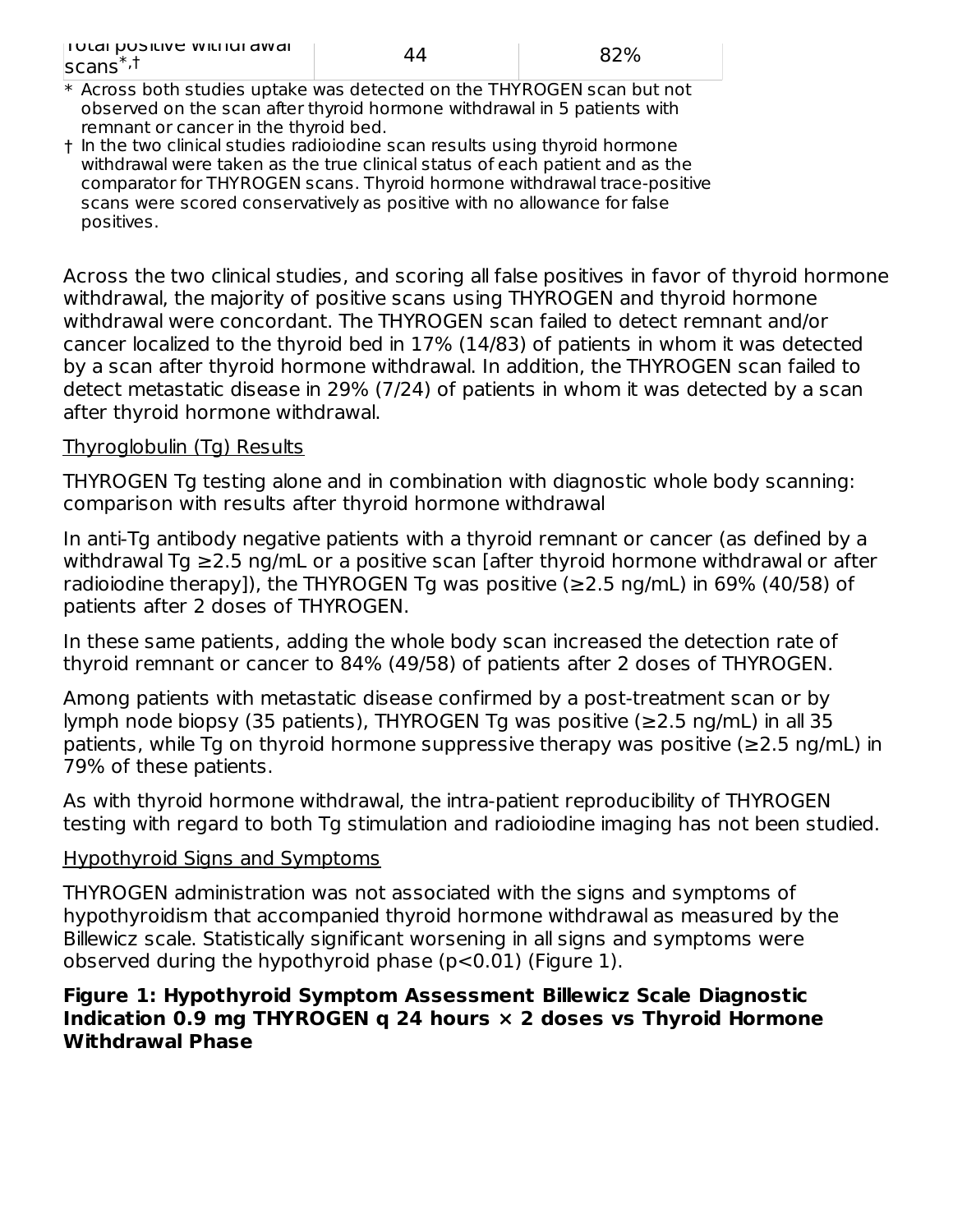

#### **14.2 Clinical Trials of THYROGEN as an Adjunct for Thyroid Remnant Ablation in Well-Differentiated Thyroid Cancer**

A randomized, prospective clinical trial compared the rates of thyroid remnant ablation achieved after preparation of patients with thyroid hormone withdrawal or THYROGEN. Patients (n=63) with low-risk, well-differentiated thyroid cancer who underwent neartotal thyroidectomy were made euthyroid after surgery by receiving thyroid hormone replacement and were subsequently randomized to a thyroid hormone withdrawal or THYROGEN. Patients in the THYROGEN group received THYROGEN 0.9 mg IM daily on 2 consecutive days and radioiodine 24 hours after the second dose of THYROGEN. Patients in the thyroid hormone withdrawal group had the thyroid replacement withheld until they became hypothyroid. Patients in both groups received 100 mCi  $^{131}$ I  $\pm$  10% with the intent to ablate any thyroid remnant tissue. The primary endpoint of the study was the rate of successful ablation, and was assessed 8 months later by a THYROGENstimulated radioiodine scan. Patients were considered successfully ablated if there was no visible thyroid bed uptake on the scan, or if visible, uptake was less than 0.1%. Table 3 summarizes the results of this evaluation.

#### **Table 3: Remnant Ablation in Clinical Trial of Patients with Well-Differentiated Thyroid Cancer**

| Group <sup>*</sup> | <b>Mean</b><br>Age<br>(Yr) | Gender<br>(F:M) | <b>Cancer</b><br><b>Type</b><br>(Pap: Fol) | (Measure at 8 Months)                 | <b>Ablation Criterion</b>               |
|--------------------|----------------------------|-----------------|--------------------------------------------|---------------------------------------|-----------------------------------------|
|                    |                            |                 |                                            | <b>Thyroid Bed</b><br><b>Activity</b> | <b>No Visible</b><br><b>Thyroid Bed</b> |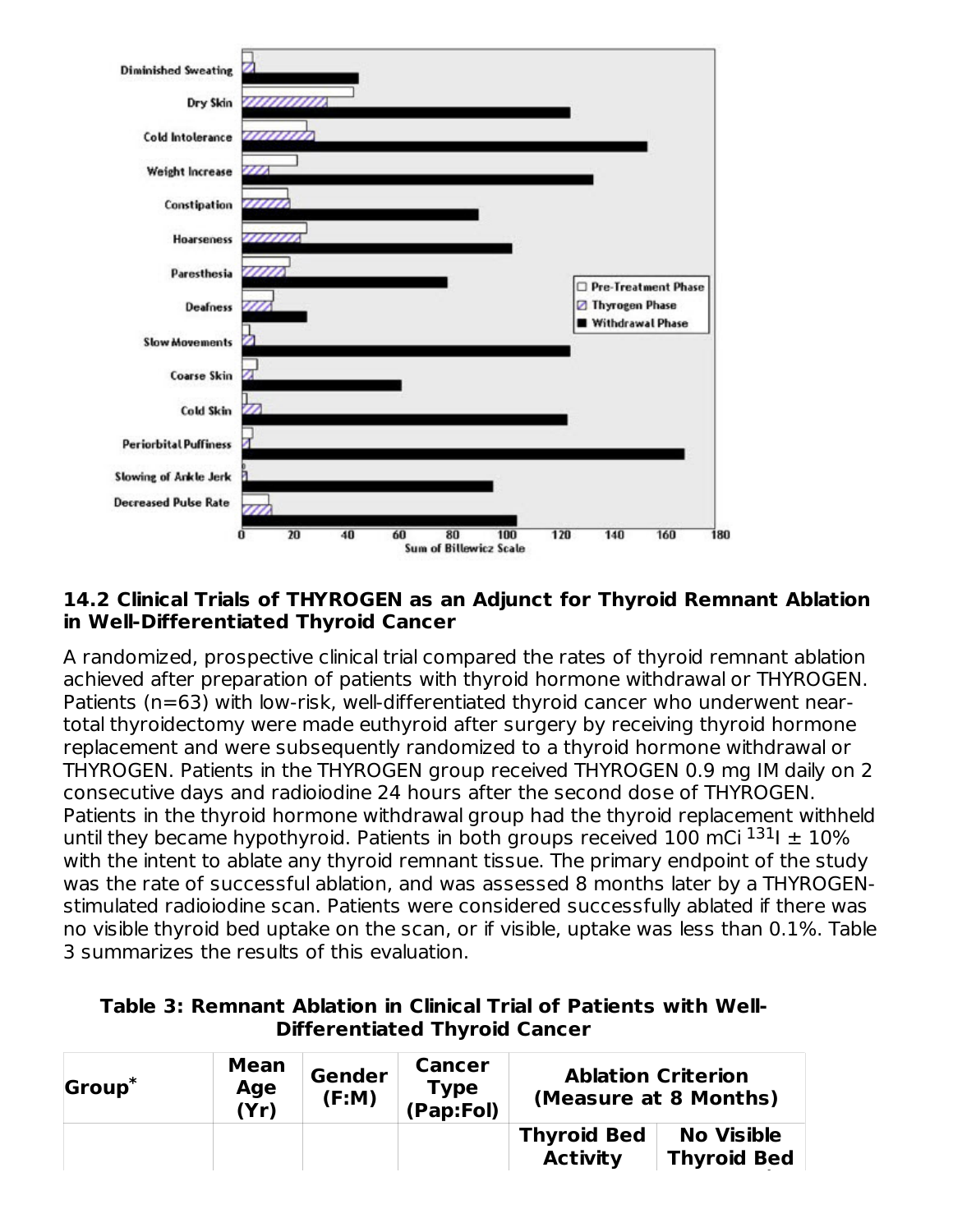|                                              |    |      |      | $< 0.1\%$    | <b>Activity<sup>t</sup></b> |
|----------------------------------------------|----|------|------|--------------|-----------------------------|
| Thyroid<br>Hormone<br>Withdrawal<br>$(N=28)$ | 43 | 24:6 | 29:1 | 28/28 (100%) | 24/28 (86%)                 |
| <b>THYROGEN</b><br>$(N=32)$                  | 44 | 26:7 | 30:3 | 32/32 (100%) | 24/32 (75%)                 |

Abbreviations:  $fol = follicular$ ,  $pap = papillary$ 

\* 60 per protocol patients with interpretable scan data.

95% CI for difference in ablation rates THYROGEN minus Thyroid Hormone Withdrawal, = 7% to 27%.

† Interpretation by 2 of 3 reviewers.

95% CI for difference in ablation rates, THYROGEN minus Thyroid Hormone Withdrawal,

 $=$  -31% to 9%.

The mean radiation dose to blood was  $0.266 \pm 0.061$  mGy/MBq in the THYROGEN group and 0.395  $\pm$  0.135 mGy/MBq in the thyroid hormone withdrawal group. Radioiodine residence time in remnant tissue was  $0.9 \pm 1.3$  hours in the THYROGEN group and 1.4  $\pm$  1.5 hours in the thyroid hormone withdrawal group. It is not known whether this difference in radiation exposure would convey a clinical benefit.

Patients who completed were followed up for a median duration of 3.7 years (range 3.4 to 4.4 years) following radioiodine ablation. Tg testing was also performed. The main objective of the follow-up study was to evaluate the status of thyroid remnant ablation by using THYROGEN-stimulated neck imaging. Of the fifty-one patients enrolled, fortyeight patients received THYROGEN for remnant neck/whole body imaging and/or thyroglobulin testing. Only 43 patients had imaging. Patients were still considered to be successfully ablated if there was no visible thyroid bed uptake on the scan, or if visible, uptake was less than 0.1%. All patients from both original treatment groups who had scanning were found to still be ablated**.** Of 37 patients who were Tg-antibody negative, 16/17 (94%) of patients in the former thyroid hormone withdrawal group and 19/20 (95%) of patients in the former THYROGEN group maintained successful ablation measured as stimulated serum Tg levels of <2 ng/mL.

No patient had a definitive cancer recurrence during the 3.7 years of follow-up. Overall, 48/51 patients (94%) had no evidence of cancer recurrence, 1 patient had possible cancer recurrence (although it was not clear whether this patient had a true recurrence or persistent tumor from the regional disease noted at the start of the initial study), and 2 patients could not be assessed.

Two large prospective multicenter randomized studies compared THYROGEN to thyroid hormone withdrawal using two different doses of radioactive iodine in patients with differentiated thyroid cancer who had been thyroidectomized. In both studies, patients were randomized to 1 of 4 treatment groups: THYROGEN  $+$  30 mCi  $^{131}$ I, THYROGEN  $+$ 100 mCi <sup>131</sup>I, thyroid hormone withdrawal + 30 mCi <sup>131</sup>I, or thyroid hormone withdrawal + 100 mCi <sup>131</sup>I. Patients were assessed for efficacy (ablation success rates) at approximately 8 months.

The first study (Study A) randomized 438 patients (tumor stages T1–T3, Nx, N0 and N1, M0). Ablation success was defined as radioiodine uptake of <0.1% in the thyroid bed and stimulated thyroglobulin levels of <2.0 ng/mL. Results are summarized below (Table 4).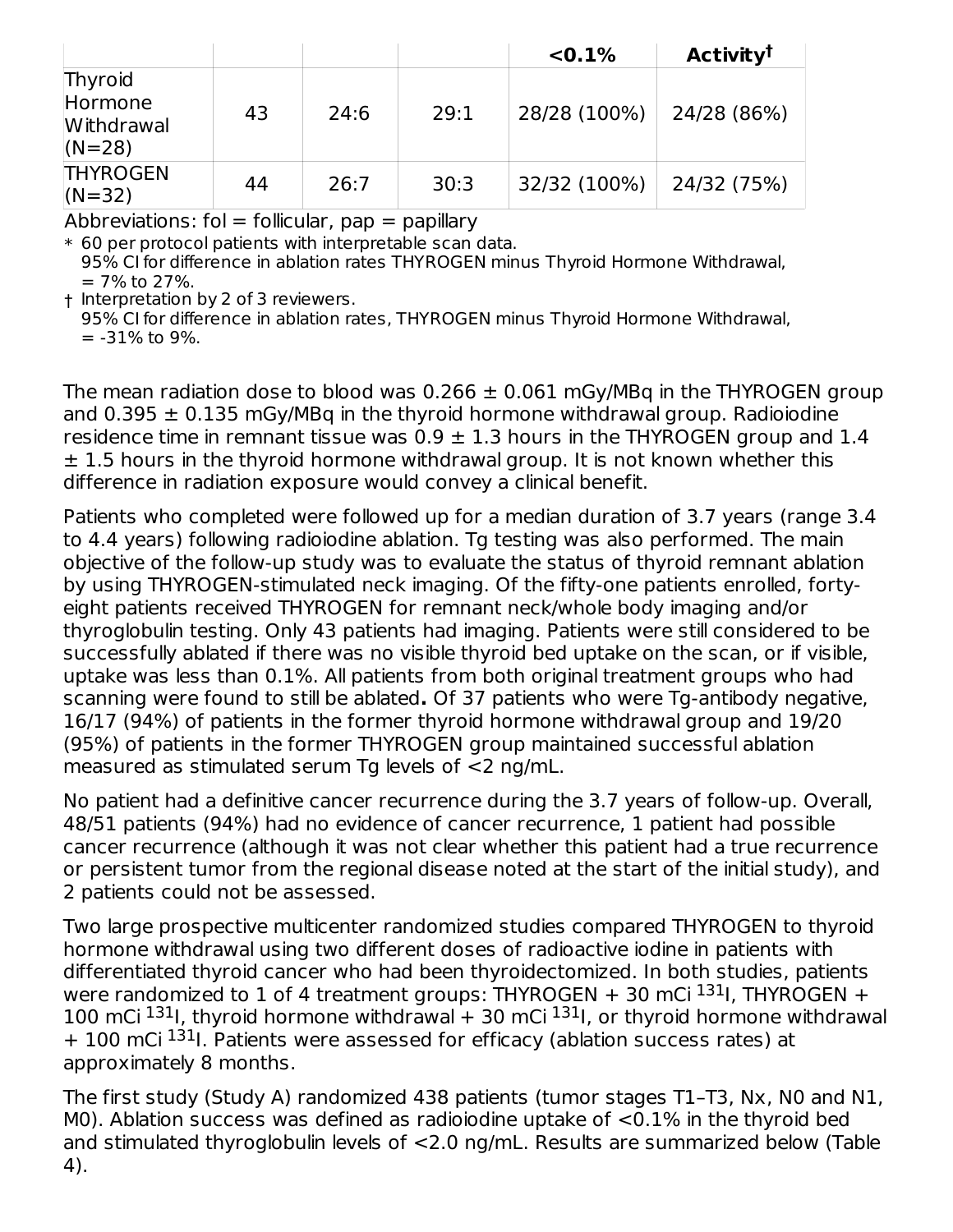|              | <b>THYROGEN</b> | <b>Thyroid Hormone</b><br>Withdrawal | <b>Total</b> |
|--------------|-----------------|--------------------------------------|--------------|
| Low-dose     | 91/108          | 91/106                               | 182/214      |
| radioiodine  | (84.3%)         | (85.8%)                              | $(85.0\%)$   |
| High-dose    | 92/102          | 92/105                               | 184/207      |
| Radioiodine  | $(90.2\%)$      | (87.6%)                              | $(88.9\%)$   |
| <b>Total</b> | 183/210         | 183/211                              | 366/421      |
|              | $(87.1\%)$      | (86.7%)                              | $(86.9\%)$   |

**Table 4: Remnant Ablation Rates in Study A**

95% CI of difference in ablation rate (low dose minus high dose): - 10.2% to 2.6%

95% CI of difference in ablation rate (THYROGEN - Thyroid Hormone Withdrawal): -6.0% to 6.8%

For Study A, 434 (99%) of the original 438 patients were followed up for disease recurrence. The median follow-up was 6.5 years (0.03 to 10.6 years).

The second study (Study B) randomized 752 patients with low-risk thyroid cancer (tumor stages  $pT1$  <1 cm and N1 or Nx,  $pT1$  >1-2 cm and any N stage, or  $pT2$  N0, all patients M0). Ablation success was defined by neck ultrasound and stimulated thyroglobulin of  $\leq 1.0$  ng/mL. Results are summarized below (Table 5).

|                    | <b>THYROGEN</b> | <b>Thyroid Hormone</b><br>Withdrawal | Total      |
|--------------------|-----------------|--------------------------------------|------------|
| Low-dose           | 160/177         | 156/170                              | 316/347    |
| radioiodine        | $(90.4\%)$      | (91.8%)                              | $(91.1\%)$ |
| High-dose          | 159/171         | 156/166                              | 315/337    |
| <b>Radioiodine</b> | $(93.0\%)$      | $(94.0\%)$                           | (93.5%)    |
| <b>Total</b>       | 319/348         | 312/336                              | 631/684    |
|                    | (91.6%)         | $(92.9\%)$                           | (92.3%)    |

**Table 5: Remnant Ablation Rates in Study B**

95% CI of difference in ablation rate (low dose minus high dose): - 5.8% to 0.9%

95% CI of difference in ablation rate (THYROGEN minus Thyroid Hormone Withdrawal): -4.5% to 2.2%

For Study B, 726 (97%) of the original 752 patients were followed up for disease recurrence. The median follow-up was 5.4 years (0.5 to 9.2 years).

Five-year follow-up data of THYROGEN for remnant ablation with two different RAI doses in Study A and Study B observed similar rates of thyroid cancer recurrence as thyroid hormone withdrawal.

#### **14.3 Quality of Life**

Quality of Life (QOL) was measured during both the diagnostic study [see Clinical Studies  $(14.1)$ ] and the ablation of thyroid remnant study [see Clinical Studies  $(14.2)$ ] using the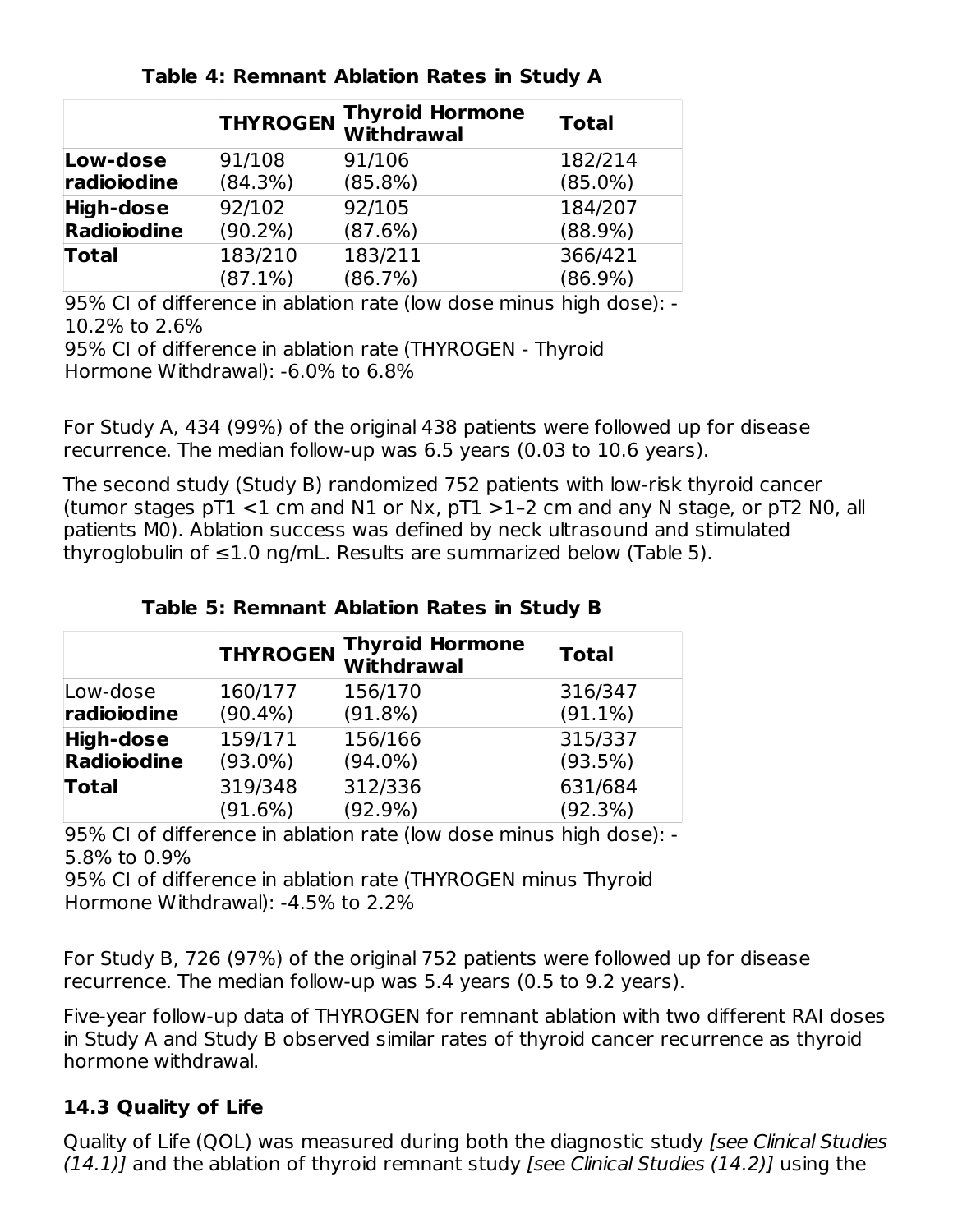SF-36 Health Survey, a standardized, patient-administered instrument assessing QOL across eight domains measuring both physical and mental functioning. In the diagnostic study and in the remnant ablation study, following THYROGEN administration, little change from baseline was observed in any of the eight QOL domains of the SF-36. Following thyroid hormone withdrawal in the diagnostic study, statistically significant negative changes were noted in all eight QOL domains of the SF-36. The difference between treatment groups was statistically significant (p<0.0001) for all eight QOL domains, favoring THYROGEN over thyroid hormone withdrawal (Figure 2). In the remnant ablation study, following thyroid hormone withdrawal, statistically significant negative changes were noted in five of the eight QOL domains (physical functioning, role physical, vitality, social functioning and mental health).





#### **16 HOW SUPPLIED/STORAGE AND HANDLING**

THYROGEN (thyrotropin alfa) for injection is as a sterile white to off-white lyophilized powder in a single-dose vial. Each carton (NDC 58468-0030-2) contains two 0.9 mg single-dose vials of THYROGEN (NDC 58468-0030-1).

Store THYROGEN refrigerated at 2°C to 8°C (36°F to 46°F) in the original carton to protect from light.

#### **17 PATIENT COUNSELING INFORMATION**

Adverse Reactions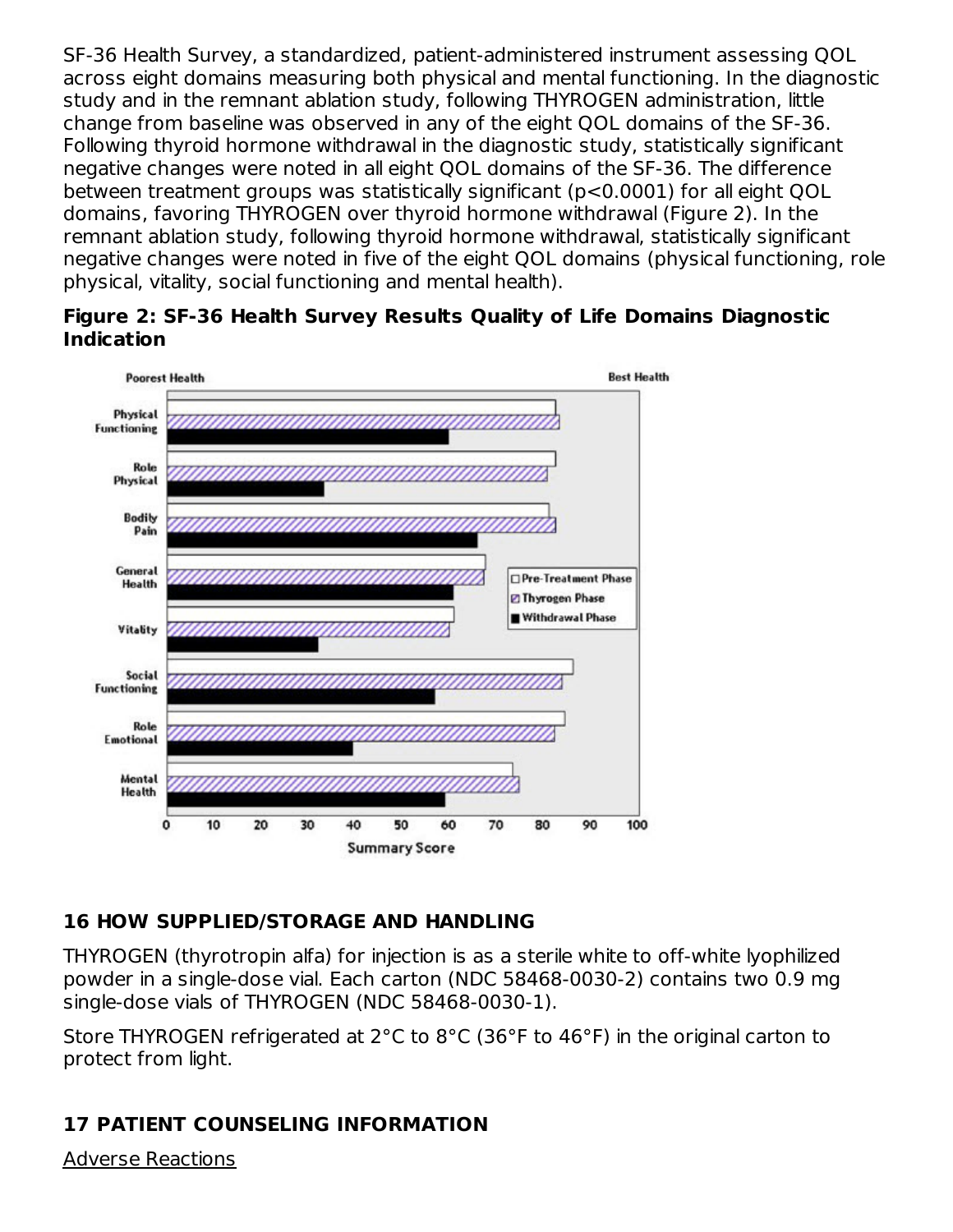- Inform patients that the most common adverse events from clinical experience were nausea and headache.
- Advise patients to seek immediate medical attention should they experience severe symptoms.

#### Important Information

- Prior to THYROGEN administration, counsel patients to seek care immediately for any neurologic symptoms occurring after administration of the drug.
- Inform patients for whom THYROGEN induced hyperthyroidism could have serious consequences, hospitalization for administration of THYROGEN and postadministrative observation should be considered.

#### Dosing and Administration

- Patients should be instructed that THYROGEN is for intramuscular administration into the buttock only. THYROGEN should not be administered intravenously.
- Inform patients the treatment regimen is two doses of THYROGEN administered at a 24 hour interval.
- Encourage patients to remain hydrated prior to treatment with THYROGEN.

#### Schedule of Procedures

- Inform patients that if diagnostic scanning will be performed, radioiodine will be given 24 hours after the second injection of THYROGEN, and patients should return for the scan 48 hours after radioiodine administration.
- Inform patients that if serum Tg testing is performed, blood will be drawn 72 hours or later after the second injection of THYROGEN.
- Inform patients that if remnant ablation is performed radioiodine will be administered 24 hours after the second injection of THYROGEN.

#### Pregnancy and Lactation Risks Associated with Radioiodine Treatment

When THYROGEN is administered in combination with radioiodine (RAI), refer to the RAI prescribing information for patient counseling information. Inform patients to notify their healthcare provider immediately in the event of a pregnancy [see Warnings and Precautions (5.4) and Use in Specific Populations (8.1, 8.3)].

Manufactured by: Genzyme Corporation Cambridge, MA 02142

THYROGEN is a registered trademark of Genzyme Corporation.

#### **PRINCIPAL DISPLAY PANEL - 2 Vial Carton**

NDC 58468-0030-2 Rx only

Thyrogen $^\circledR$ (thyrotropin alfa) for injection

0.9 mg/vial For intramuscular injection only Dilute only with Sterile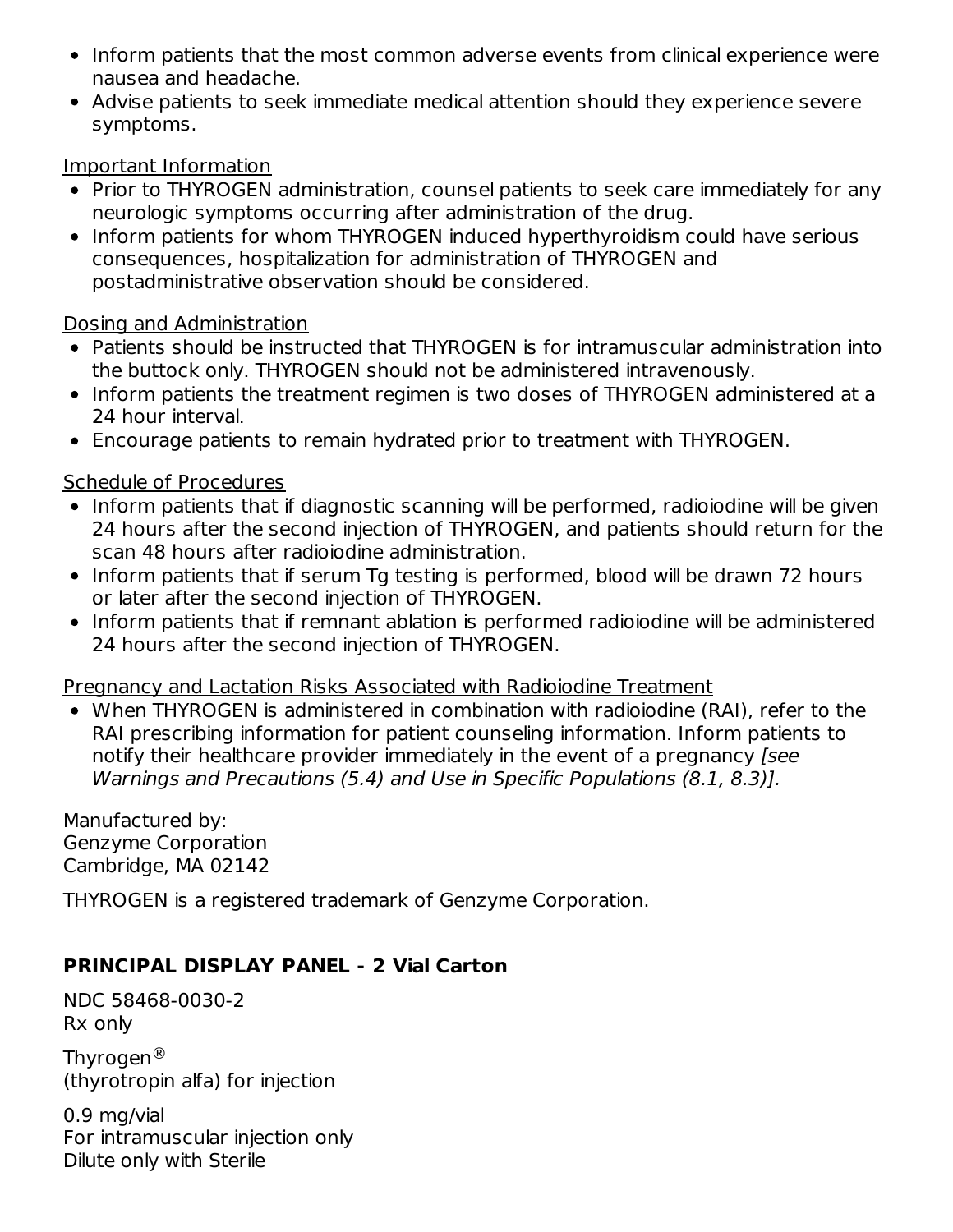Water for Injection, USP.

Two single-dose vials



**Package Label - Principal Display Panel – 4 vial Carton**

# **NO IMAGE AVAILABLE**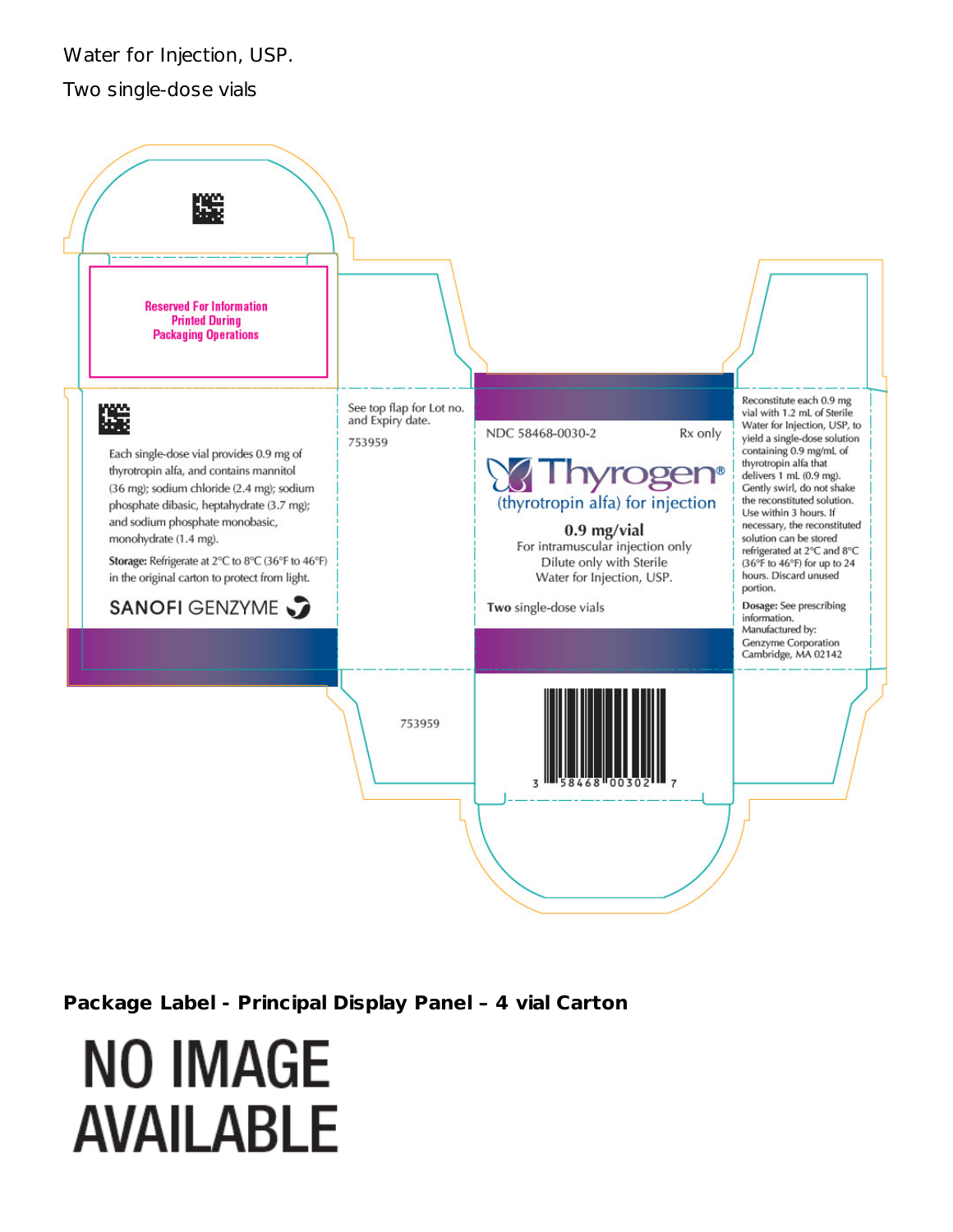|              | <b>THYROGEN</b>                     |                                                                                         | thyrotropin alfa injection, powder, lyophilized, for solution |                             |                           |                                       |                 |                                        |
|--------------|-------------------------------------|-----------------------------------------------------------------------------------------|---------------------------------------------------------------|-----------------------------|---------------------------|---------------------------------------|-----------------|----------------------------------------|
|              |                                     |                                                                                         |                                                               |                             |                           |                                       |                 |                                        |
|              | <b>Product Information</b>          |                                                                                         |                                                               |                             |                           |                                       |                 |                                        |
|              | <b>Product Type</b>                 |                                                                                         | <b>HUMAN PRESCRIPTION DRUG</b>                                |                             |                           | <b>Item Code (Source)</b>             |                 | NDC:58468-0030                         |
|              | <b>Route of Administration</b>      |                                                                                         | <b>INTRAMUSCULAR</b>                                          |                             |                           |                                       |                 |                                        |
|              |                                     |                                                                                         |                                                               |                             |                           |                                       |                 |                                        |
|              |                                     | <b>Active Ingredient/Active Moiety</b>                                                  |                                                               |                             |                           |                                       |                 |                                        |
|              |                                     |                                                                                         | <b>Ingredient Name</b>                                        |                             |                           | <b>Basis of</b><br><b>Strength</b>    |                 | <b>Strength</b>                        |
|              | UNII: AVX3D5A4LM)                   |                                                                                         | THYROTROPIN ALFA (UNII: AVX3D5A4LM) (THYROTROPIN ALFA -       |                             |                           | <b>THYROTROPIN ALFA</b>               |                 | 0.9 <sub>mg</sub><br>in $1 \text{ mL}$ |
|              | <b>Inactive Ingredients</b>         |                                                                                         |                                                               |                             |                           |                                       |                 |                                        |
|              |                                     |                                                                                         | <b>Ingredient Name</b>                                        |                             |                           |                                       | <b>Strength</b> |                                        |
|              | <b>MANNITOL (UNII: 30WL53L36A)</b>  |                                                                                         |                                                               |                             |                           | 30 mg in 1 mL                         |                 |                                        |
|              |                                     | <b>SODIUM PHOSPHATE (UNII: SE337SVY37)</b><br><b>SODIUM CHLORIDE (UNII: 451W47IQ8X)</b> |                                                               |                             |                           | 4.25 mg in 1 mL<br>2 mg in 1 mL       |                 |                                        |
|              |                                     |                                                                                         |                                                               |                             |                           |                                       |                 |                                        |
|              | <b>Packaging</b>                    |                                                                                         |                                                               |                             |                           |                                       |                 |                                        |
| #            | <b>Item Code</b>                    |                                                                                         | <b>Package Description</b>                                    |                             |                           | <b>Marketing Start</b><br><b>Date</b> |                 | <b>Marketing End</b><br><b>Date</b>    |
| $\mathbf{1}$ | NDC:58468-<br>0030-2                | 2 in 1 CARTON                                                                           |                                                               |                             | 11/30/1998                |                                       |                 |                                        |
| 1            | NDC:58468-<br>0030-1                | <b>Combination Product</b>                                                              | 1 mL in 1 VIAL, SINGLE-DOSE; Type 0: Not a                    |                             |                           |                                       |                 |                                        |
|              |                                     |                                                                                         |                                                               |                             |                           |                                       |                 |                                        |
|              |                                     | <b>Marketing Information</b>                                                            |                                                               |                             |                           |                                       |                 |                                        |
|              | <b>Marketing</b><br><b>Category</b> |                                                                                         | <b>Application Number or Monograph</b><br><b>Citation</b>     |                             |                           | <b>Marketing Start</b><br><b>Date</b> |                 | <b>Marketing End</b><br>Date           |
| <b>BLA</b>   |                                     | BLA020898                                                                               |                                                               |                             | 11/30/1998                |                                       |                 |                                        |
|              | <b>THYROGEN</b>                     |                                                                                         |                                                               |                             |                           |                                       |                 |                                        |
|              | thyrotropin alfa kit                |                                                                                         |                                                               |                             |                           |                                       |                 |                                        |
|              | <b>Product Information</b>          |                                                                                         |                                                               |                             |                           |                                       |                 |                                        |
|              | <b>Product Type</b>                 |                                                                                         | <b>HUMAN PRESCRIPTION DRUG</b>                                |                             | <b>Item Code (Source)</b> |                                       |                 | NDC:58468-1849                         |
|              |                                     |                                                                                         |                                                               |                             |                           |                                       |                 |                                        |
|              | <b>Packaging</b>                    |                                                                                         |                                                               |                             |                           |                                       |                 |                                        |
| $\#$         | <b>Item Code</b>                    |                                                                                         | <b>Package Description</b>                                    | <b>Marketing Start Date</b> |                           |                                       |                 | <b>Marketing End Date</b>              |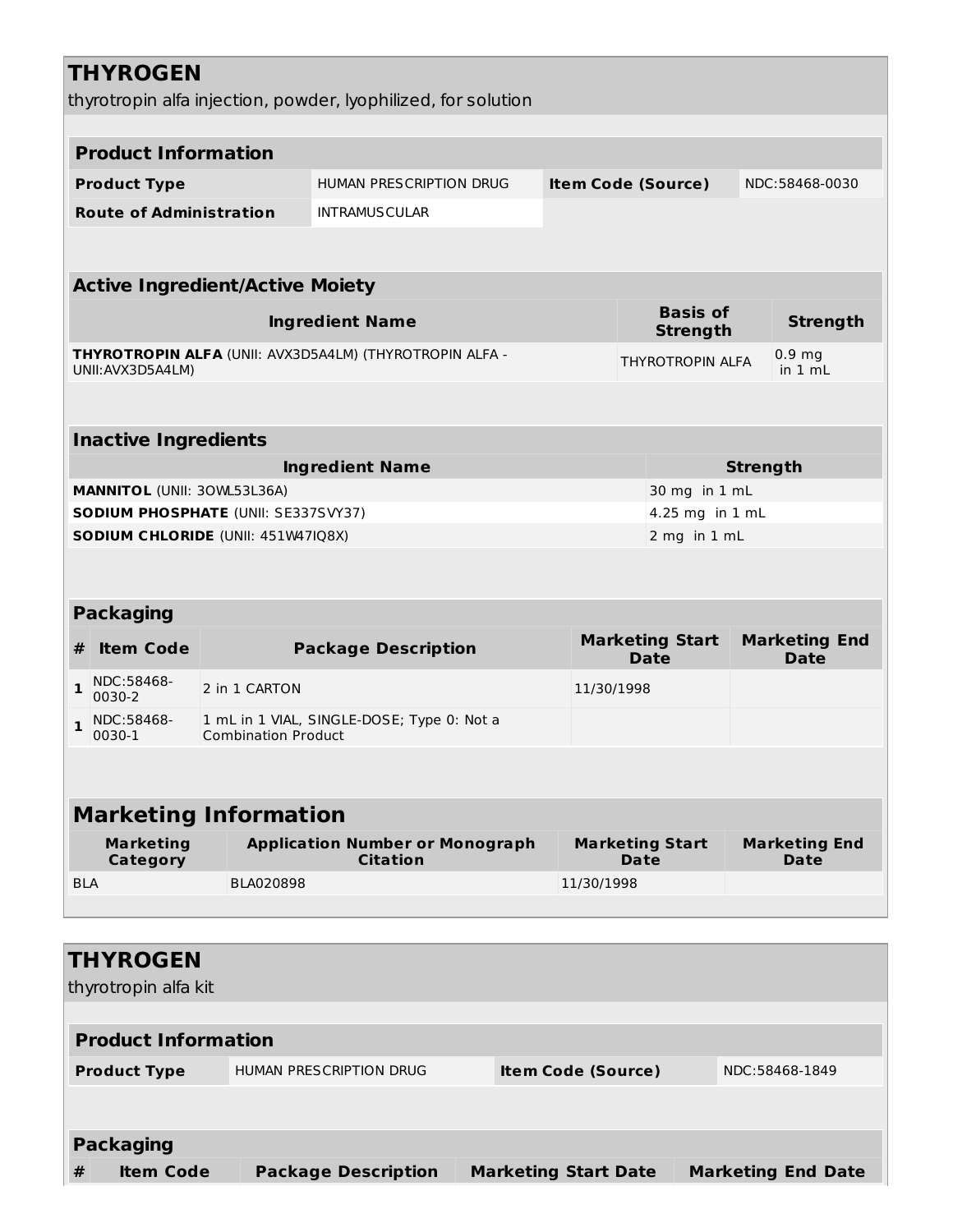| 1 NDC:58468-1849-4         |                              | 1 in 1 CARTON                              |                                                           | 11/30/1998                    |                                       | 05/30/2019                            |                 |                                     |
|----------------------------|------------------------------|--------------------------------------------|-----------------------------------------------------------|-------------------------------|---------------------------------------|---------------------------------------|-----------------|-------------------------------------|
|                            |                              |                                            |                                                           |                               |                                       |                                       |                 |                                     |
| <b>Quantity of Parts</b>   |                              |                                            |                                                           |                               |                                       |                                       |                 |                                     |
| Part #                     | <b>Package Quantity</b>      |                                            |                                                           | <b>Total Product Quantity</b> |                                       |                                       |                 |                                     |
| Part 1                     | 2 VIAL                       |                                            |                                                           | 2 mL                          |                                       |                                       |                 |                                     |
| Part 2                     | 2 VIAL                       |                                            |                                                           | 20 mL                         |                                       |                                       |                 |                                     |
|                            |                              |                                            |                                                           |                               |                                       |                                       |                 |                                     |
| Part 1 of 2                |                              |                                            |                                                           |                               |                                       |                                       |                 |                                     |
| <b>THYROGEN</b>            |                              |                                            |                                                           |                               |                                       |                                       |                 |                                     |
|                            |                              |                                            | thyrotropin alfa injection, powder, for solution          |                               |                                       |                                       |                 |                                     |
|                            |                              |                                            |                                                           |                               |                                       |                                       |                 |                                     |
| <b>Product Information</b> |                              |                                            |                                                           |                               |                                       |                                       |                 |                                     |
|                            |                              | <b>Route of Administration</b>             | <b>INTRAMUSCULAR</b>                                      |                               |                                       |                                       |                 |                                     |
|                            |                              |                                            |                                                           |                               |                                       |                                       |                 |                                     |
|                            |                              | <b>Active Ingredient/Active Moiety</b>     |                                                           |                               |                                       |                                       |                 |                                     |
|                            |                              |                                            | <b>Ingredient Name</b>                                    |                               |                                       | <b>Basis of</b><br><b>Strength</b>    |                 | <b>Strength</b>                     |
| UNII: AVX3D5A4LM)          |                              |                                            | THYROTROPIN ALFA (UNII: AVX3D5A4LM) (THYROTROPIN ALFA -   |                               |                                       | THYROTROPIN ALFA                      |                 | 0.9 <sub>mg</sub><br>in 1 mL        |
|                            |                              |                                            |                                                           |                               |                                       |                                       |                 |                                     |
|                            |                              | <b>Inactive Ingredients</b>                |                                                           |                               |                                       |                                       |                 |                                     |
|                            |                              |                                            | <b>Ingredient Name</b>                                    |                               |                                       |                                       | <b>Strength</b> |                                     |
|                            |                              | MANNITOL (UNII: 30WL53L36A)                |                                                           |                               |                                       | 30 mg in 1 mL                         |                 |                                     |
|                            |                              | <b>SODIUM PHOSPHATE (UNII: SE337SVY37)</b> |                                                           |                               |                                       | 4.25 mg in 1 mL                       |                 |                                     |
|                            |                              | SODIUM CHLORIDE (UNII: 451W47IQ8X)         |                                                           |                               |                                       | 2 mg in 1 mL                          |                 |                                     |
|                            |                              |                                            |                                                           |                               |                                       |                                       |                 |                                     |
| <b>Packaging</b>           |                              |                                            |                                                           |                               |                                       |                                       |                 |                                     |
| #                          | <b>Item</b><br>Code          |                                            | <b>Package Description</b>                                |                               | <b>Marketing Start</b><br><b>Date</b> |                                       |                 | <b>Marketing End</b><br><b>Date</b> |
| $\mathbf{1}$               |                              | Product                                    | 1 mL in 1 VIAL; Type 0: Not a Combination                 |                               |                                       |                                       |                 |                                     |
|                            |                              |                                            |                                                           |                               |                                       |                                       |                 |                                     |
|                            |                              |                                            |                                                           |                               |                                       |                                       |                 |                                     |
|                            |                              | <b>Marketing Information</b>               |                                                           |                               |                                       |                                       |                 |                                     |
|                            | <b>Marketing</b><br>Category |                                            | <b>Application Number or Monograph</b><br><b>Citation</b> |                               |                                       | <b>Marketing Start</b><br><b>Date</b> |                 | <b>Marketing End</b><br><b>Date</b> |
| <b>BLA</b>                 |                              | BLA020898                                  |                                                           |                               | 11/30/1998                            |                                       | 05/30/2019      |                                     |
|                            |                              |                                            |                                                           |                               |                                       |                                       |                 |                                     |
| Part 2 of 2                |                              |                                            |                                                           |                               |                                       |                                       |                 |                                     |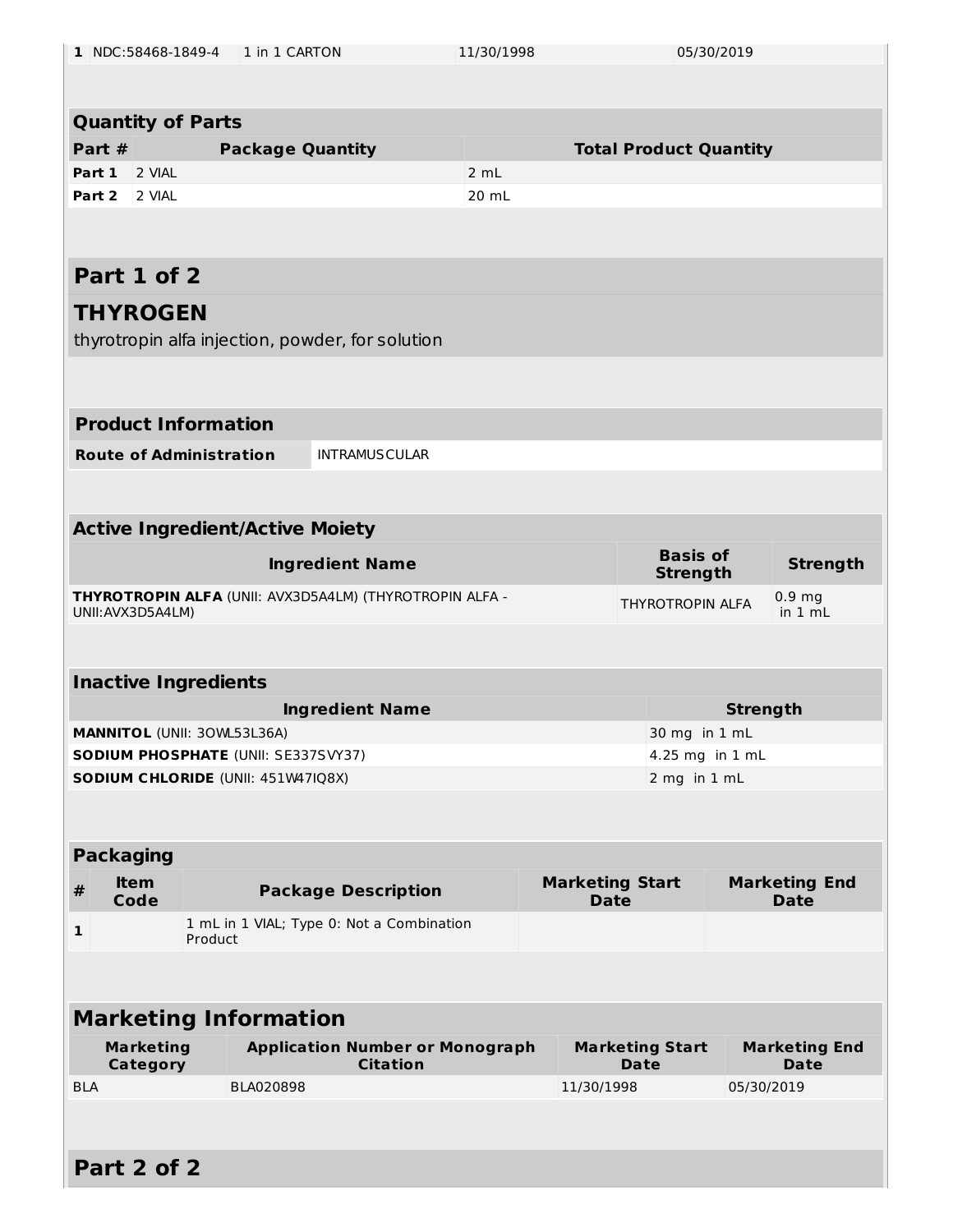|            | <b>THYROGEN</b><br>water injection, solution |                                |                                                           |                                       |                                     |  |
|------------|----------------------------------------------|--------------------------------|-----------------------------------------------------------|---------------------------------------|-------------------------------------|--|
|            |                                              |                                |                                                           |                                       |                                     |  |
|            |                                              | <b>Product Information</b>     |                                                           |                                       |                                     |  |
|            |                                              | <b>Route of Administration</b> | <b>INTRAMUSCULAR</b>                                      |                                       |                                     |  |
|            |                                              |                                |                                                           |                                       |                                     |  |
|            | <b>Inactive Ingredients</b>                  |                                |                                                           |                                       |                                     |  |
|            |                                              |                                | <b>Ingredient Name</b>                                    |                                       | <b>Strength</b>                     |  |
|            | <b>WATER (UNII: 059QF0KO0R)</b>              |                                |                                                           |                                       |                                     |  |
|            |                                              |                                |                                                           |                                       |                                     |  |
|            | <b>Packaging</b>                             |                                |                                                           |                                       |                                     |  |
|            |                                              |                                |                                                           |                                       |                                     |  |
| #          | <b>Item</b><br>Code                          |                                | <b>Package Description</b>                                | <b>Marketing Start</b><br><b>Date</b> | <b>Marketing End</b><br><b>Date</b> |  |
| 1          |                                              | Product                        | 10 mL in 1 VIAL; Type 0: Not a Combination                |                                       |                                     |  |
|            |                                              |                                |                                                           |                                       |                                     |  |
|            |                                              | <b>Marketing Information</b>   |                                                           |                                       |                                     |  |
|            | <b>Marketing</b><br>Category                 |                                | <b>Application Number or Monograph</b><br><b>Citation</b> | <b>Marketing Start</b><br>Date        | <b>Marketing End</b><br><b>Date</b> |  |
| <b>BIA</b> |                                              | BLA020898                      |                                                           | 11/30/1998                            | 05/30/2019                          |  |
|            |                                              |                                |                                                           |                                       |                                     |  |
|            |                                              | <b>Marketing Information</b>   |                                                           |                                       |                                     |  |
|            | <b>Marketing</b><br>Category                 |                                | <b>Application Number or Monograph</b><br><b>Citation</b> | <b>Marketing Start</b><br><b>Date</b> | <b>Marketing End</b><br><b>Date</b> |  |
| <b>BLA</b> |                                              | BLA020898                      |                                                           | 11/30/1998                            | 05/30/2019                          |  |

|  |  |  |  | Labeler - Genzyme Corporation (025322157) |
|--|--|--|--|-------------------------------------------|
|--|--|--|--|-------------------------------------------|

## **Establishment Name Address ID/FEI Business Operations**

| Genzyme<br>Corporation | 968278874 MANUFACTURE(58468-0030, 58468-1849) , API MANUFACTURE(58468-0030, |
|------------------------|-----------------------------------------------------------------------------|
|                        |                                                                             |
| <b>Establishment</b>   |                                                                             |

| <b>Name</b>             | <b>Address</b> | <b>ID/FEI</b> | <b>Business Operations</b>          |  |
|-------------------------|----------------|---------------|-------------------------------------|--|
| Genzyme Ireland Limited |                | 985127419     | MANUFACTURE(58468-0030, 58468-1849) |  |
|                         |                |               |                                     |  |

| <b>Establishment</b> |                |               |                                                                       |  |
|----------------------|----------------|---------------|-----------------------------------------------------------------------|--|
| <b>Name</b>          | <b>Address</b> | <b>ID/FEI</b> | <b>Business Operations</b>                                            |  |
| Genzyme Corporation  |                |               | 050424395 LABEL(58468-0030, 58468-1849), PACK(58468-0030, 58468-1849) |  |